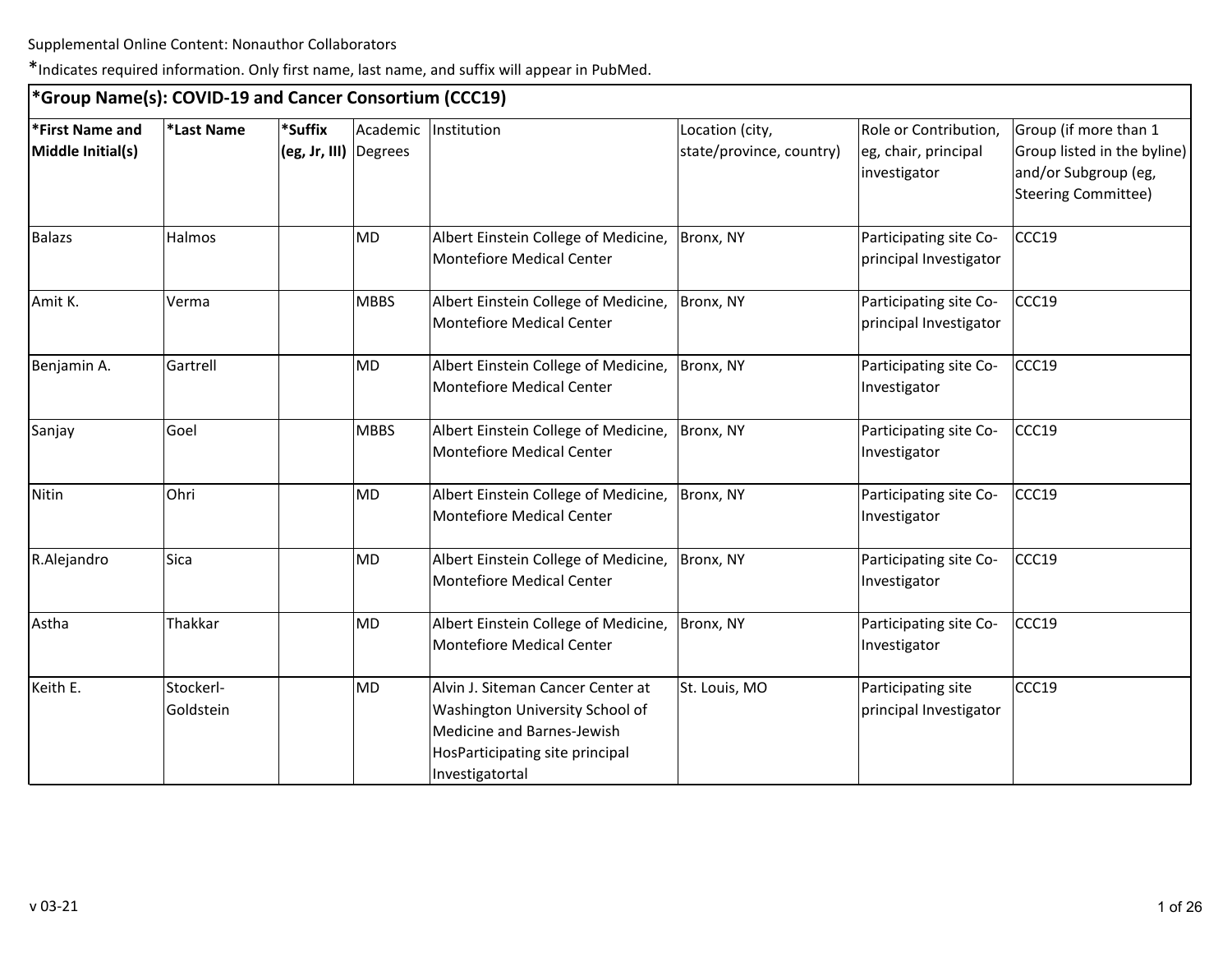| *First Name and   | *Last Name | *Suffix               | Academic   | Institution                                                                                                                                              | Location (city,          | Role or Contribution,                  | Group (if more than 1                                                      |
|-------------------|------------|-----------------------|------------|----------------------------------------------------------------------------------------------------------------------------------------------------------|--------------------------|----------------------------------------|----------------------------------------------------------------------------|
| Middle Initial(s) |            | (eg, Jr, III) Degrees |            |                                                                                                                                                          | state/province, country) | eg, chair, principal<br>investigator   | Group listed in the byline)<br>and/or Subgroup (eg,<br>Steering Committee) |
| Omar              | Butt       |                       | MD, PhD    | Alvin J. Siteman Cancer Center at<br>Washington University School of<br>Medicine and Barnes-Jewish<br>HosParticipating site principal<br>Investigatortal | St. Louis, MO            | Participating site Co-<br>Investigator | CCC19                                                                      |
| Jian L.           | Campian    |                       | MD, PhD    | Alvin J. Siteman Cancer Center at<br>Washington University School of<br>Medicine and Barnes-Jewish<br>HosParticipating site principal<br>Investigatortal | St. Louis, MO            | Participating site Co-<br>Investigator | CCC19                                                                      |
| Mark A.           | Fiala      |                       | <b>MSW</b> | Alvin J. Siteman Cancer Center at<br>Washington University School of<br>Medicine and Barnes-Jewish<br>HosParticipating site principal<br>Investigatortal | St. Louis, MO            | Participating site Co-<br>Investigator | CCC19                                                                      |
| Jeffrey P.        | Henderson  |                       | MD, PhD    | Alvin J. Siteman Cancer Center at<br>Washington University School of<br>Medicine and Barnes-Jewish<br>HosParticipating site principal<br>Investigatortal | St. Louis, MO            | Participating site Co-<br>Investigator | CCC19                                                                      |
| Ryan              | Monahan    |                       | <b>MBA</b> | Alvin J. Siteman Cancer Center at<br>Washington University School of<br>Medicine and Barnes-Jewish<br>HosParticipating site principal<br>Investigatortal | St. Louis, MO            | Participating site Co-<br>Investigator | CCC19                                                                      |
| Alice Y.          | Zhou       |                       | MD, PhD    | Alvin J. Siteman Cancer Center at<br>Washington University School of<br>Medicine and Barnes-Jewish<br>HosParticipating site principal<br>Investigatortal | St. Louis, MO            | Participating site Co-<br>Investigator | CCC19                                                                      |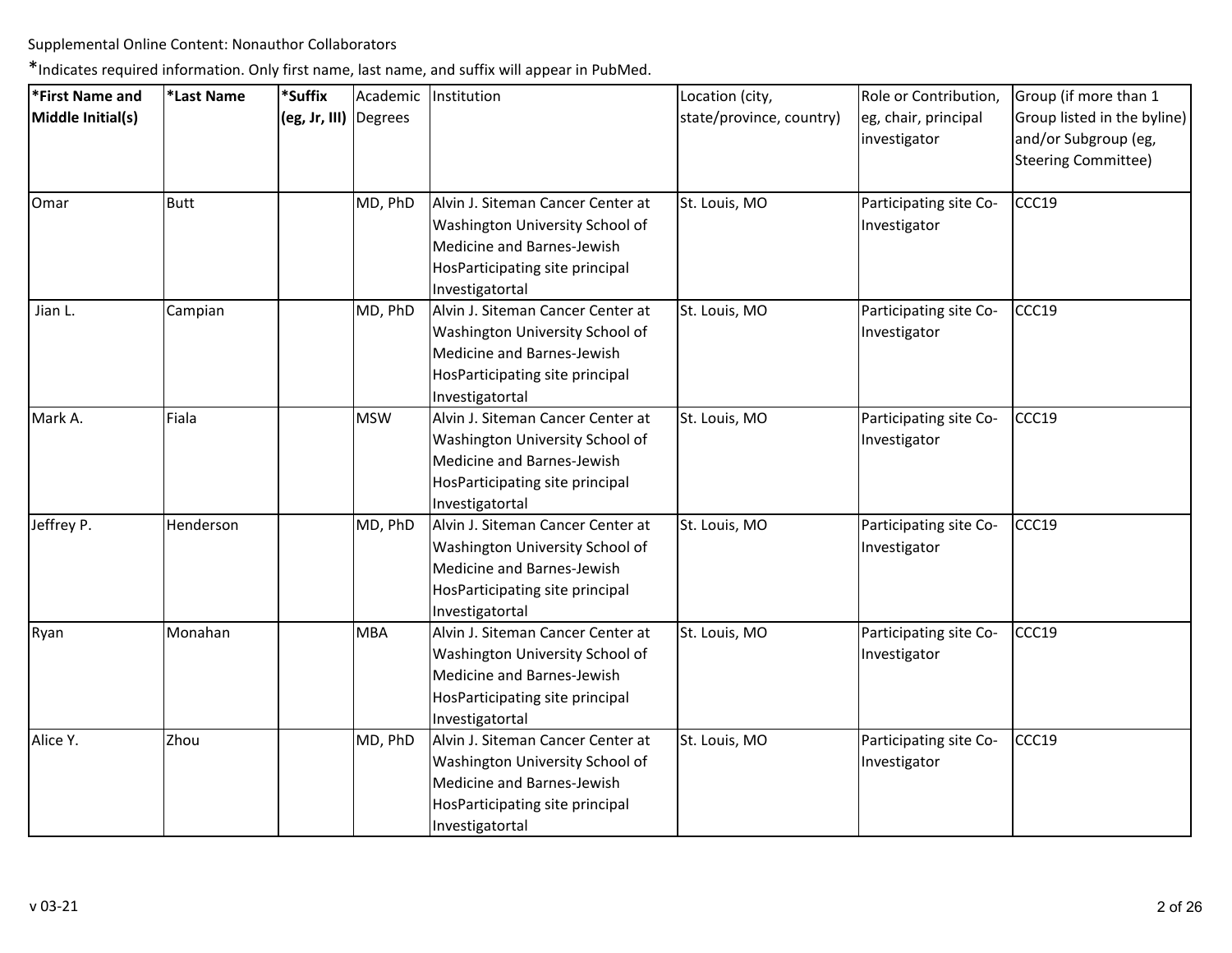| *First Name and   | *Last Name      | *Suffix               |                             | Academic Institution                                                                                   | Location (city,          | Role or Contribution,                        | Group (if more than 1       |
|-------------------|-----------------|-----------------------|-----------------------------|--------------------------------------------------------------------------------------------------------|--------------------------|----------------------------------------------|-----------------------------|
| Middle Initial(s) |                 | (eg, Jr, III) Degrees |                             |                                                                                                        | state/province, country) | eg, chair, principal                         | Group listed in the byline) |
|                   |                 |                       |                             |                                                                                                        |                          | investigator                                 | and/or Subgroup (eg,        |
|                   |                 |                       |                             |                                                                                                        |                          |                                              | <b>Steering Committee)</b>  |
| Michael A.        | Thompson        |                       | MD, PhD,                    | Aurora Cancer Care, Advocate                                                                           | Milwaukee, WI            | Participating site                           | CCC19                       |
|                   |                 |                       | <b>FASCO</b>                | Aurora Health                                                                                          |                          | principal Investigator                       |                             |
| Pamela            | <b>Bohachek</b> |                       | RN                          | Aurora Cancer Care, Advocate<br>Aurora Health                                                          | Milwaukee, WI            | Participating site Co-                       | CCC19                       |
| Daniel            | Mundt           |                       | MD                          | Aurora Cancer Care, Advocate                                                                           | Milwaukee, WI            | Investigator<br>Participating site Co-       | CCC19                       |
|                   |                 |                       |                             | Aurora Health                                                                                          |                          | Investigator                                 |                             |
| Mitrianna         | Streckfuss      |                       | <b>MPH</b>                  | Aurora Cancer Care, Advocate                                                                           | Milwaukee, WI            | Participating site Co-                       | CCC19                       |
|                   |                 |                       |                             | Aurora Health                                                                                          |                          | Investigator                                 |                             |
| Eyob              | Tadesse         |                       | MD                          | Aurora Cancer Care, Advocate<br>Aurora Health                                                          | Milwaukee, WI            | Participating site Co-<br>Investigator       | CCC19                       |
| Philip E.         | Lammers         |                       | MD, MSCI                    | <b>Baptist Cancer Center</b>                                                                           | Memphis, TN              | Participating site<br>principal Investigator | CCC19                       |
| Orestis A.        | Panagiotou      |                       | MD, PhD                     | Brown University and Lifespan<br>Cancer Institute                                                      | Providence, RI           | Participating site<br>principal Investigator | CCC19                       |
| Pamela C.         | Egan            |                       | MD                          | Brown University and Lifespan<br>Cancer Institute                                                      | Providence, RI           | Participating site Co-<br>Investigator       | CCC19                       |
| <b>Dimitrios</b>  | Farmakiotis     |                       | <b>FIDSA</b>                | MD, FACP, Brown University and Lifespan<br>Cancer Institute                                            | Providence, RI           | Participating site Co-<br>Investigator       | CCC19                       |
| Hina              | Khan            |                       | MD                          | Brown University and Lifespan<br>Cancer Institute                                                      | Providence, RI           | Participating site Co-<br>Investigator       | CCC19                       |
| Adam J.           | Olszewski       |                       | <b>MD</b>                   | Brown University and Lifespan<br>Cancer Institute                                                      | Providence, RI           | Participating site Co-<br>Investigator       | CCC19                       |
| Arturo            | Loaiza-Bonilla  |                       | MD,<br>MSEd,<br><b>FACP</b> | <b>Cancer Treatment Centers of</b><br>America                                                          | AZ/GA/IL/OK/PA           | Participating site<br>principal Investigator | CCC19                       |
| Salvatore A.      | Del Prete       |                       | MD                          | Carl & Dorothy Bennett Cancer<br>Center at Stamford HosParticipating<br>site principal Investigatortal | Stamford, CT             | Participating site<br>principal Investigator | CCC19                       |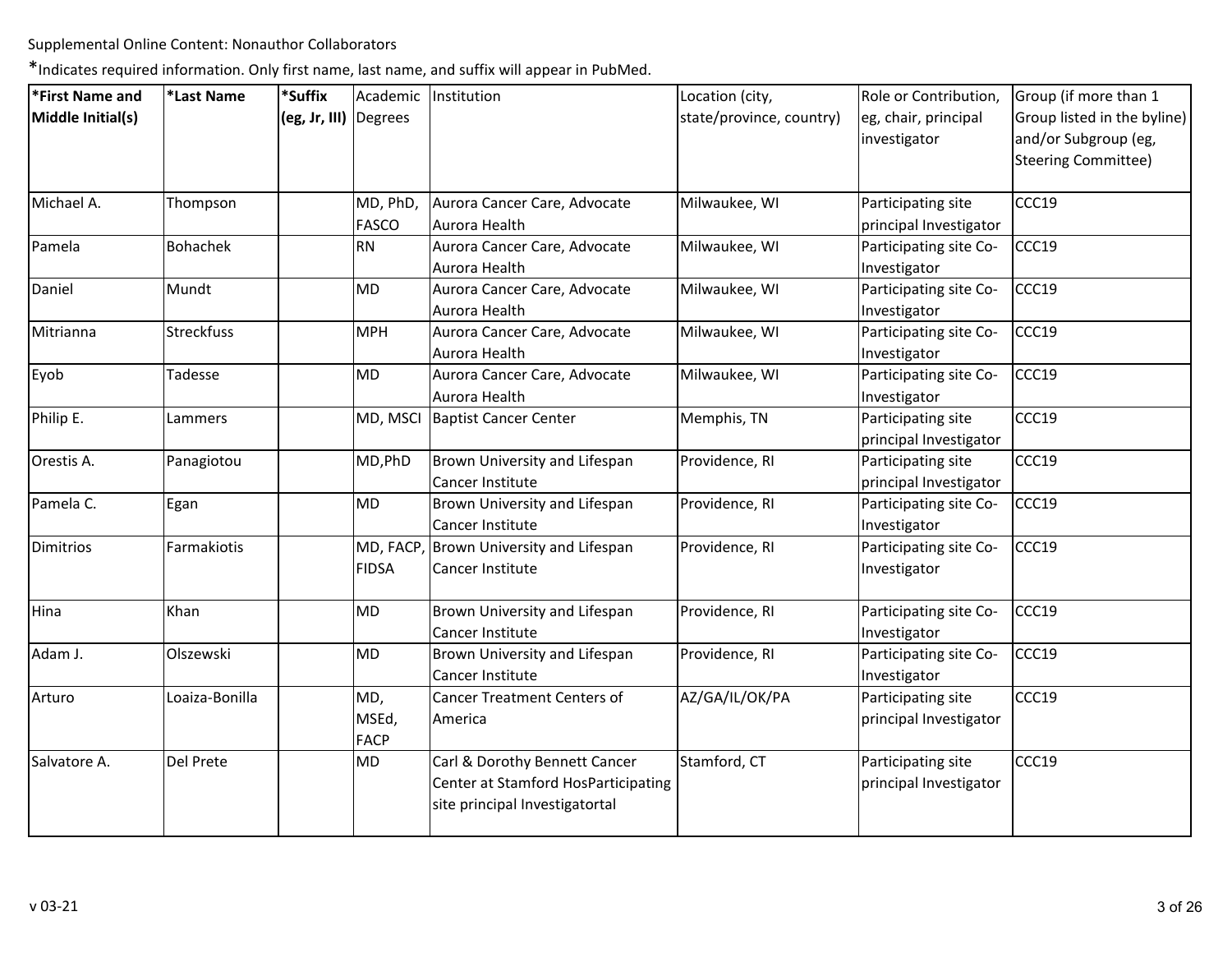| *First Name and   | *Last Name | *Suffix               |                                   | Academic Institution                                                                                                                        | Location (city,          | Role or Contribution,                        | Group (if more than 1                                                      |
|-------------------|------------|-----------------------|-----------------------------------|---------------------------------------------------------------------------------------------------------------------------------------------|--------------------------|----------------------------------------------|----------------------------------------------------------------------------|
| Middle Initial(s) |            | (eg, Jr, III) Degrees |                                   |                                                                                                                                             | state/province, country) | eg, chair, principal<br>investigator         | Group listed in the byline)<br>and/or Subgroup (eg,<br>Steering Committee) |
| Michael H.        | Bar        |                       | MD, FACP                          | Carl & Dorothy Bennett Cancer<br>Center at Stamford HosParticipating<br>site principal Investigatortal                                      | Stamford, CT             | Participating site Co-<br>Investigator       | CCC19                                                                      |
| Anthony P.        | Gulati     |                       | <b>MD</b>                         | Carl & Dorothy Bennett Cancer<br>Center at Stamford HosParticipating<br>site principal Investigatortal                                      | Stamford, CT             | Participating site Co-<br>Investigator       | CCC19                                                                      |
| K. M.             | Steve Lo   |                       | MD                                | Carl & Dorothy Bennett Cancer<br>Center at Stamford HosParticipating<br>site principal Investigatortal                                      | Stamford, CT             | Participating site Co-<br>Investigator       | CCC19                                                                      |
| Suzanne J.        | Rose       |                       | MS, PhD,<br>CCRC,<br><b>FACRP</b> | Carl & Dorothy Bennett Cancer<br>Center at Stamford HosParticipating<br>site principal Investigatortal                                      | Stamford, CT             | Participating site Co-<br>Investigator       | CCC19                                                                      |
| Jamie             | Stratton   |                       | <b>MD</b>                         | Carl & Dorothy Bennett Cancer<br>Center at Stamford HosParticipating<br>site principal Investigatortal                                      | Stamford, CT             | Participating site Co-<br>Investigator       | CCC19                                                                      |
| Paul L.           | Weinstein  |                       | MD                                | Carl & Dorothy Bennett Cancer<br>Center at Stamford HosParticipating<br>site principal Investigatortal                                      | Stamford, CT             | Participating site Co-<br>Investigator       | CCC19                                                                      |
| Paolo F.          | Caimi      |                       | <b>MD</b>                         | Case Comprehensive Cancer Center<br>at Case Western Reserve<br>University/University<br>HosParticipating site principal<br>Investigatortals | Cleveland, OH            | Participating site<br>principal Investigator | CCC19                                                                      |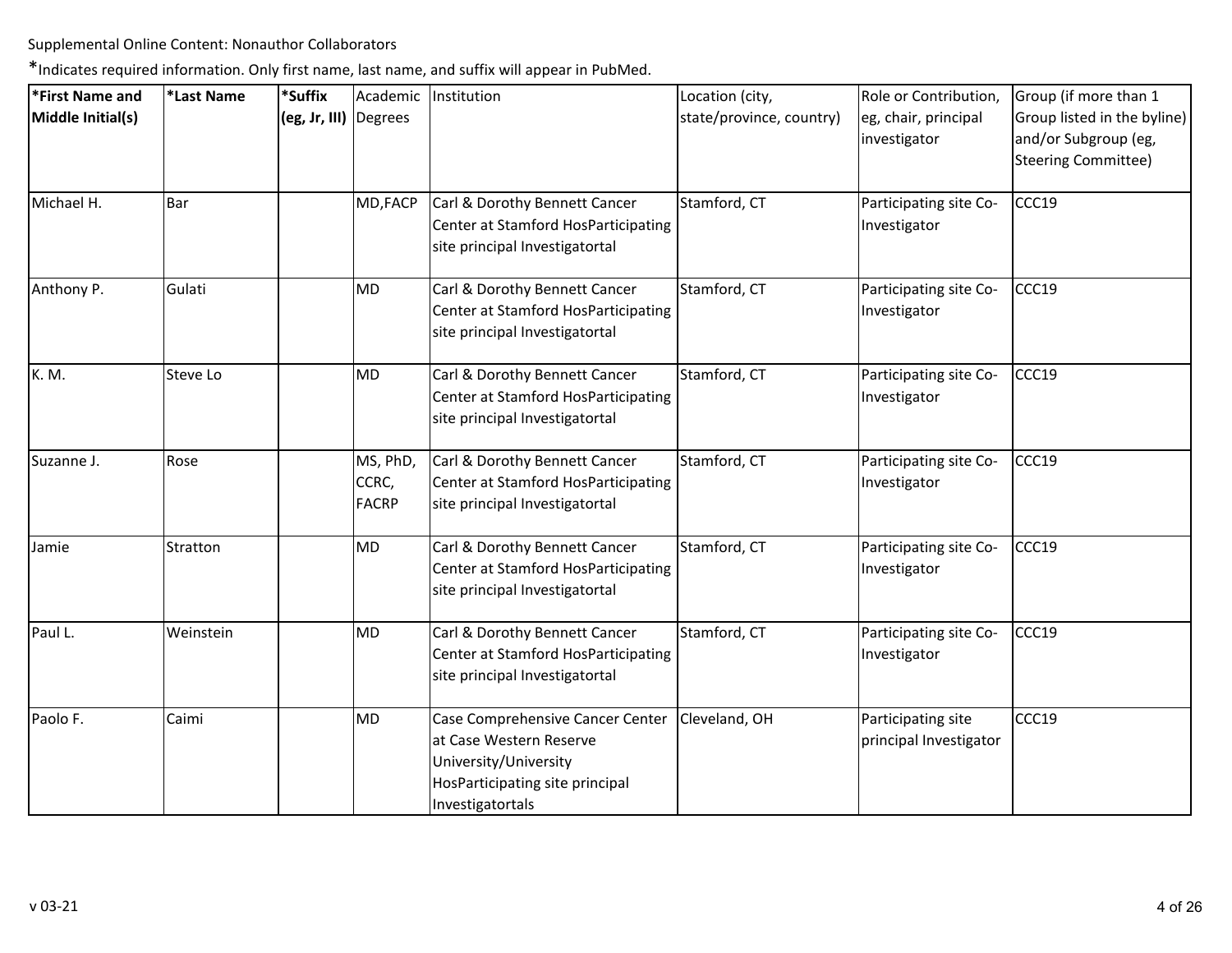| <b>First Name and</b> | *Last Name      | *Suffix               | Academic                 | Institution                                                                                                                                 | Location (city,          | Role or Contribution,                            | Group (if more than 1                                                      |
|-----------------------|-----------------|-----------------------|--------------------------|---------------------------------------------------------------------------------------------------------------------------------------------|--------------------------|--------------------------------------------------|----------------------------------------------------------------------------|
| Middle Initial(s)     |                 | (eg, Jr, III) Degrees |                          |                                                                                                                                             | state/province, country) | eg, chair, principal<br>investigator             | Group listed in the byline)<br>and/or Subgroup (eg,<br>Steering Committee) |
| Jill S.               | Barnholtz-Sloan |                       | PhD                      | Case Comprehensive Cancer Center<br>at Case Western Reserve<br>University/University<br>HosParticipating site principal<br>Investigatortals | Cleveland, OH            | Participating site Co-<br>Investigator           | CCC19                                                                      |
| Jorge A.              | Garcia          |                       | MD, FACP                 | Case Comprehensive Cancer Center<br>at Case Western Reserve<br>University/University<br>HosParticipating site principal<br>Investigatortals | Cleveland, OH            | Participating site Co-<br>Investigator           | CCC19                                                                      |
| John M.               | Nakayama        |                       | <b>MD</b>                | Case Comprehensive Cancer Center<br>at Case Western Reserve<br>University/University<br>HosParticipating site principal<br>Investigatortals | Cleveland, OH            | Participating site Co-<br>Investigator           | CCC19                                                                      |
| Shilpa                | Gupta           |                       | <b>MD</b>                | <b>Cleveland Clinic</b>                                                                                                                     | Cleveland, OH            | Participating site<br>principal Investigator     | CCC19                                                                      |
| Nathan A.             | Pennell         |                       | MD, PhD,<br><b>FASCO</b> | Cleveland Clinic                                                                                                                            | Cleveland, OH            | Participating site Co-<br>Investigator           | CCC19                                                                      |
| Manmeet S.            | Ahluwalia       |                       | MD, FACP                 | Cleveland Clinic                                                                                                                            | Cleveland, OH            | Participating site Co-<br>Investigator           | CCC19                                                                      |
| Scott J.              | Dawsey          |                       | MD                       | <b>Cleveland Clinic</b>                                                                                                                     | Cleveland, OH            | Participating site Co-<br>Investigator           | CCC19                                                                      |
| Christopher A.        | Lemmon          |                       | <b>MD</b>                | <b>Cleveland Clinic</b>                                                                                                                     | Cleveland, OH            | Participating site Co-<br>Investigator           | CCC19                                                                      |
| Amanda                | Nizam           |                       | <b>MD</b>                | <b>Cleveland Clinic</b>                                                                                                                     | Cleveland, OH            | Participating site Co-<br>Investigator           | CCC19                                                                      |
| Claire                | Hoppenot        |                       | MD                       | Dan L Duncan Comprehensive<br>Cancer Center at Baylor College of<br>Medicine                                                                | Houston, TX              | Participating site Co-<br>principal Investigator | CCC19                                                                      |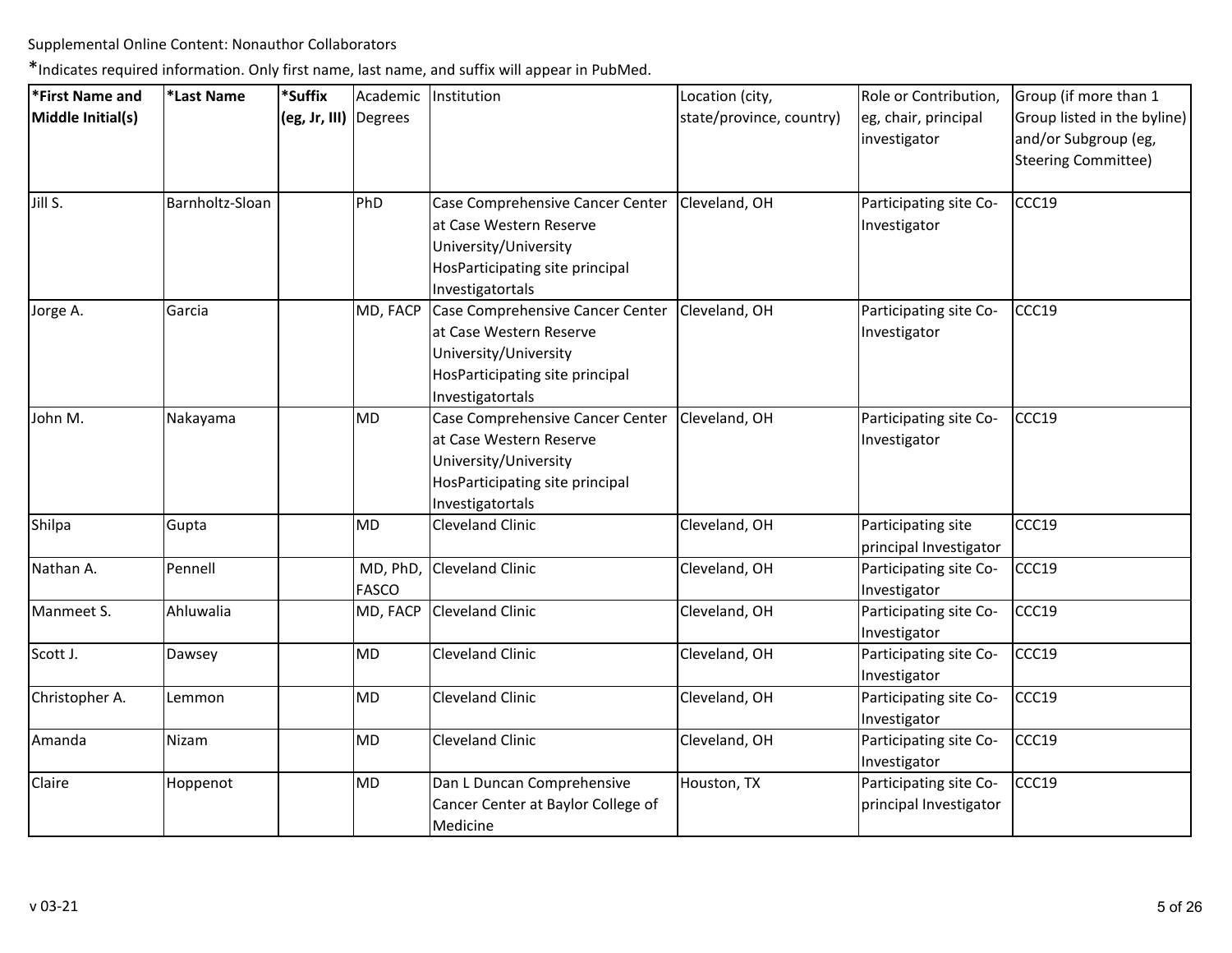| *First Name and   | *Last Name    | *Suffix               |                     | Academic   Institution                                                       | Location (city,          | Role or Contribution,                            | Group (if more than 1                                                             |
|-------------------|---------------|-----------------------|---------------------|------------------------------------------------------------------------------|--------------------------|--------------------------------------------------|-----------------------------------------------------------------------------------|
| Middle Initial(s) |               | (eg, Jr, III) Degrees |                     |                                                                              | state/province, country) | eg, chair, principal<br>investigator             | Group listed in the byline)<br>and/or Subgroup (eg,<br><b>Steering Committee)</b> |
| Ang               | Li            |                       | MD, MS              | Dan L Duncan Comprehensive<br>Cancer Center at Baylor College of<br>Medicine | Houston, TX              | Participating site Co-<br>principal Investigator | CCC19                                                                             |
| Toni K.           | Choueiri      |                       | <b>MD</b>           | Dana-Farber Cancer Institute                                                 | Boston, MA               | Participating site<br>principal Investigator     | CCC19                                                                             |
| Ziad              | Bakouny       |                       | MD, MSc             | Dana-Farber Cancer Institute                                                 | Boston, MA               | Participating site Co-<br>Investigator           | CCC19                                                                             |
| Gabrielle         | Bouchard      |                       | <b>BS</b>           | Dana-Farber Cancer Institute                                                 | Boston, MA               | Participating site Co-<br>Investigator           | CCC19                                                                             |
| Fiona J.          | <b>Busser</b> |                       | <b>BA</b>           | Dana-Farber Cancer Institute                                                 | Boston, MA               | Participating site Co-<br>Investigator           | CCC19                                                                             |
| Jean M.           | Connors       |                       | MD                  | Dana-Farber Cancer Institute                                                 | Boston, MA               | Participating site Co-<br>Investigator           | CCC19                                                                             |
| Catherine R.      | Curran        |                       | <b>BA</b>           | Dana-Farber Cancer Institute                                                 | Boston, MA               | Participating site Co-<br>Investigator           | CCC19                                                                             |
| George D.         | Demetri       |                       | MD,<br><b>FASCO</b> | Dana-Farber Cancer Institute                                                 | Boston, MA               | Participating site Co-<br>Investigator           | CCC19                                                                             |
| Antonio           | Giordano      |                       | MD, PhD             | Dana-Farber Cancer Institute                                                 | Boston, MA               | Participating site Co-<br>Investigator           | CCC19                                                                             |
| Kaitlin           | Kelleher      |                       | BA                  | Dana-Farber Cancer Institute                                                 | Boston, MA               | Participating site Co-<br>Investigator           | CCC19                                                                             |
| Anju              | Nohria        |                       | MD                  | Dana-Farber Cancer Institute                                                 | Boston, MA               | Participating site Co-<br>Investigator           | CCC19                                                                             |
| Andrew            | Schmidt       |                       | MD                  | Dana-Farber Cancer Institute                                                 | Boston, MA               | Participating site Co-<br>Investigator           | CCC19                                                                             |
| Grace             | Shaw          |                       | <b>BA</b>           | Dana-Farber Cancer Institute                                                 | Boston, MA               | Participating site Co-<br>Investigator           | CCC19                                                                             |
| Eli               | Van Allen     |                       | MD                  | Dana-Farber Cancer Institute                                                 | Boston, MA               | Participating site Co-<br>Investigator           | CCC19                                                                             |
| Pier              | Vitale        |                       |                     | Dana-Farber Cancer Institute                                                 | Boston, MA               | Participating site Co-<br>Investigator           | CCC19                                                                             |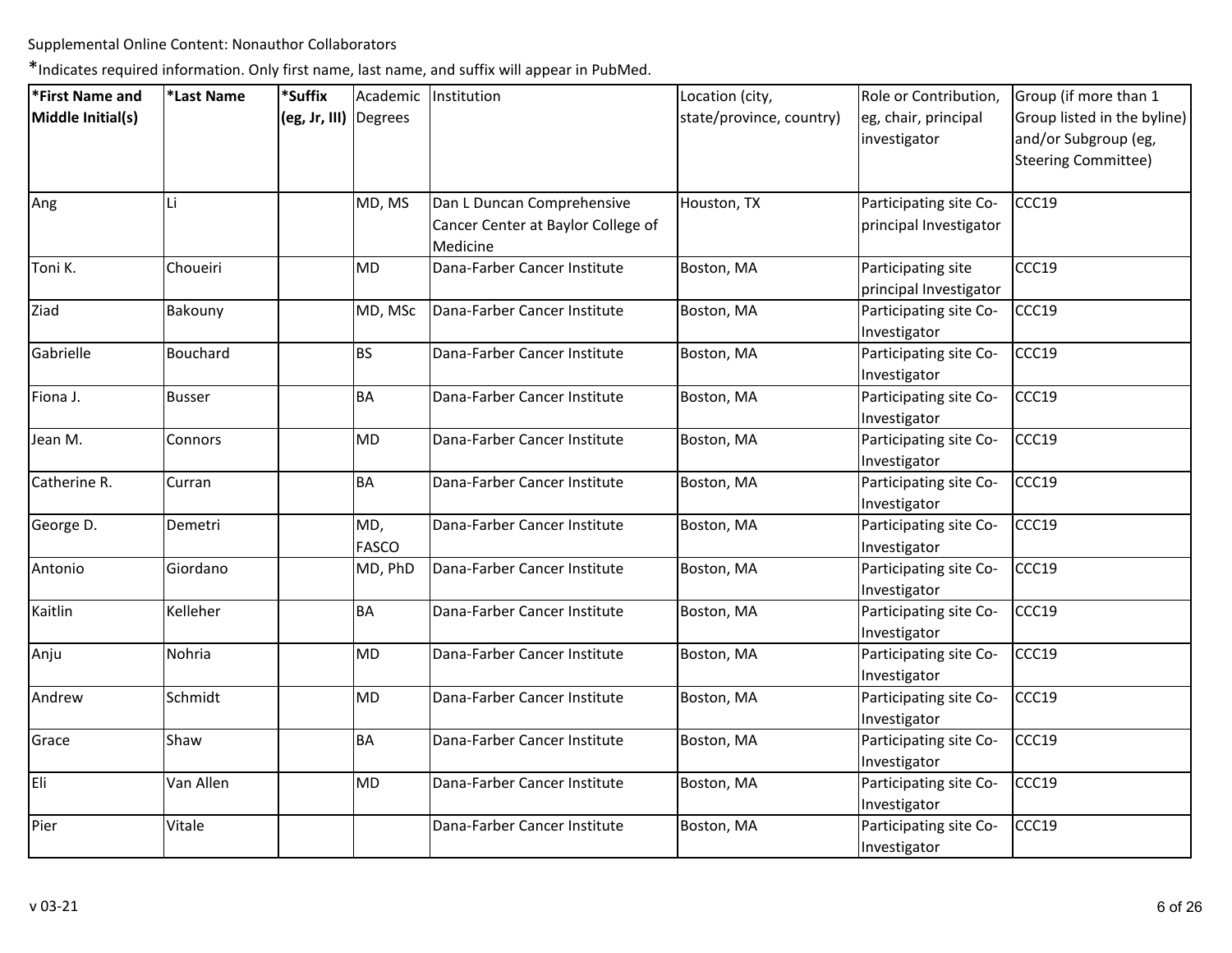| *First Name and   | *Last Name | *Suffix               | Academic              | Institution                                                                                                    | Location (city,          | Role or Contribution,                        | Group (if more than 1                                                             |
|-------------------|------------|-----------------------|-----------------------|----------------------------------------------------------------------------------------------------------------|--------------------------|----------------------------------------------|-----------------------------------------------------------------------------------|
| Middle Initial(s) |            | (eg, Jr, III) Degrees |                       |                                                                                                                | state/province, country) | eg, chair, principal<br>investigator         | Group listed in the byline)<br>and/or Subgroup (eg,<br><b>Steering Committee)</b> |
| Vincent           | Xu         |                       | <b>MD</b>             | Dana-Farber Cancer Institute                                                                                   | Boston, MA               | Participating site Co-<br>Investigator       | CCC19                                                                             |
| Rebecca L.        | Zon        |                       | <b>MD</b>             | Dana-Farber Cancer Institute                                                                                   | Boston, MA               | Participating site Co-<br>Investigator       | CCC19                                                                             |
| Tian              | Zhang      |                       | MD, MHS               | Duke Cancer Institute at Duke<br><b>University Medical Center</b>                                              | Durham, NC               | Participating site<br>principal Investigator | CCC19                                                                             |
| Susan             | Halabi     |                       | PhD,<br><b>FASCO</b>  | Duke Cancer Institute at Duke<br><b>University Medical Center</b>                                              | Durham, NC               | Participating site Co-<br>Investigator       | CCC19                                                                             |
| John C.           | Leighton   | Jr.                   | MD, FACP              | Einstein Healthcare Network                                                                                    | Philadelphia, PA         | Participating site<br>principal Investigator | CCC19                                                                             |
| Gary H.           | Lyman      |                       | FASCO,<br><b>FRCP</b> | MD, MPH, Fred Hutchinson Cancer Research<br>Center/University of<br>Washington/Seattle Cancer Care<br>Alliance | Seattle, WA              | Participating site<br>principal Investigator | CCC19                                                                             |
| Jerome J.         | Graber     |                       | MD, MPH               | Fred Hutchinson Cancer Research<br>Center/University of<br>Washington/Seattle Cancer Care<br>Alliance          | Seattle, WA              | Participating site Co-<br>Investigator       | CCC19                                                                             |
| Petros            | Grivas     |                       | MD, PhD               | Fred Hutchinson Cancer Research<br>Center/University of<br>Washington/Seattle Cancer Care<br>Alliance          | Seattle, WA              | Participating site Co-<br>Investigator       | CCC19                                                                             |
| Ali Raza          | Khaki      |                       | <b>MD</b>             | Fred Hutchinson Cancer Research<br>Center/University of<br>Washington/Seattle Cancer Care<br>Alliance          | Seattle, WA              | Participating site Co-<br>Investigator       | CCC19                                                                             |
| Elizabeth T.      | Loggers    |                       | MD, PhD               | Fred Hutchinson Cancer Research<br>Center/University of<br>Washington/Seattle Cancer Care<br>Alliance          | Seattle, WA              | Participating site Co-<br>Investigator       | CCC19                                                                             |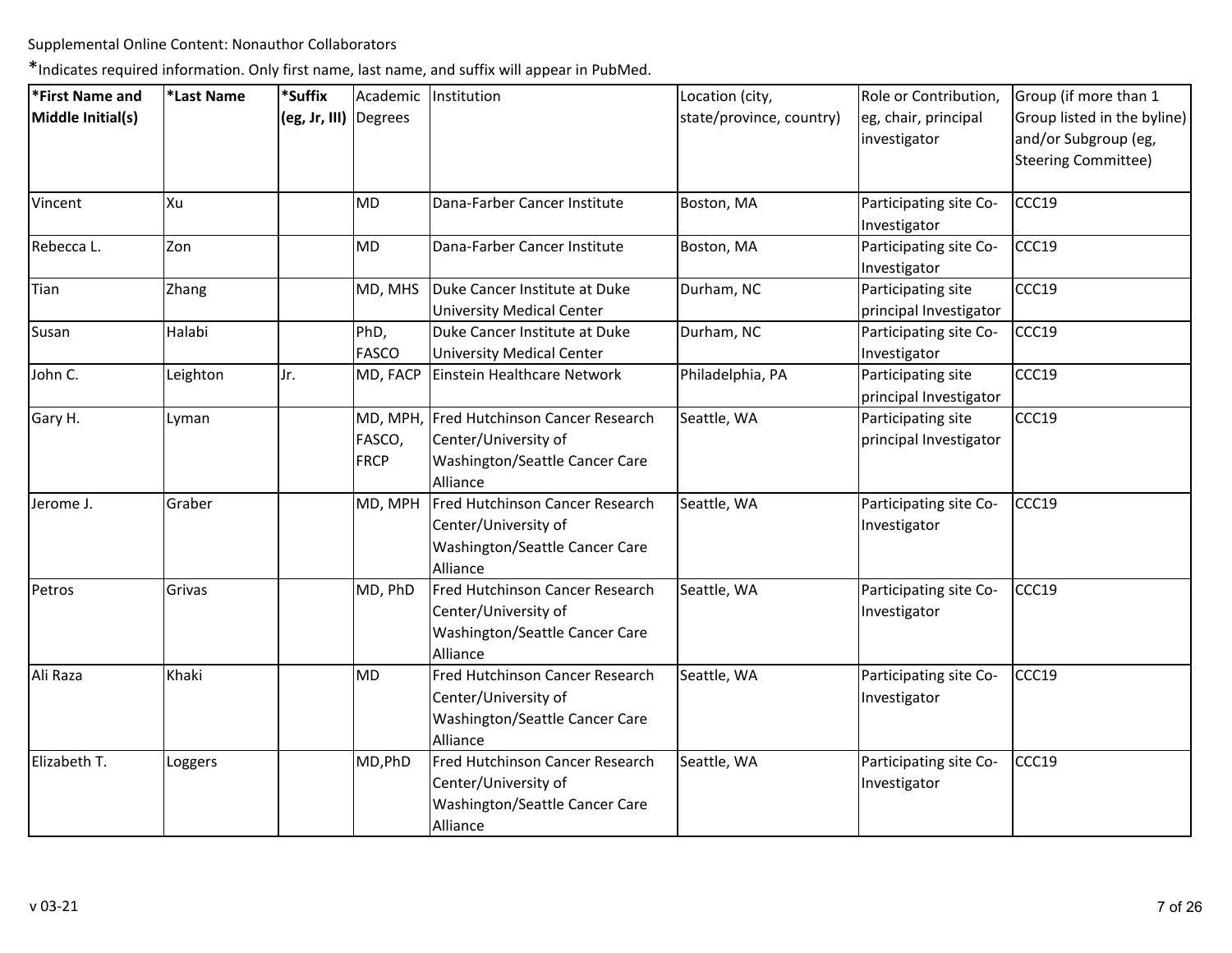| *First Name and   | *Last Name | *Suffix               | Academic               | Institution                                                                                           | Location (city,          | Role or Contribution,                        | Group (if more than 1                                                      |
|-------------------|------------|-----------------------|------------------------|-------------------------------------------------------------------------------------------------------|--------------------------|----------------------------------------------|----------------------------------------------------------------------------|
| Middle Initial(s) |            | (eg, Jr, III) Degrees |                        |                                                                                                       | state/province, country) | eg, chair, principal<br>investigator         | Group listed in the byline)<br>and/or Subgroup (eg,<br>Steering Committee) |
| Ryan C.           | Lynch      |                       | MD                     | Fred Hutchinson Cancer Research<br>Center/University of<br>Washington/Seattle Cancer Care<br>Alliance | Seattle, WA              | Participating site Co-<br>Investigator       | CCC19                                                                      |
| Elizabeth S.      | Nakasone   |                       | MD, PhD                | Fred Hutchinson Cancer Research<br>Center/University of<br>Washington/Seattle Cancer Care<br>Alliance | Seattle, WA              | Participating site Co-<br>Investigator       | CCC19                                                                      |
| Michael T.        | Schweizer  |                       | <b>MD</b>              | Fred Hutchinson Cancer Research<br>Center/University of<br>Washington/Seattle Cancer Care<br>Alliance | Seattle, WA              | Participating site Co-<br>Investigator       | CCC19                                                                      |
| Lisa              | Tachiki    |                       | <b>MD</b>              | Fred Hutchinson Cancer Research<br>Center/University of<br>Washington/Seattle Cancer Care<br>Alliance | Seattle, WA              | Participating site Co-<br>Investigator       | CCC19                                                                      |
| Shaveta           | Vinayak    |                       | MD, MS                 | Fred Hutchinson Cancer Research<br>Center/University of<br>Washington/Seattle Cancer Care<br>Alliance | Seattle, WA              | Participating site Co-<br>Investigator       | CCC19                                                                      |
| Michael J.        | Wagner     |                       | <b>MD</b>              | Fred Hutchinson Cancer Research<br>Center/University of<br>Washington/Seattle Cancer Care<br>Alliance | Seattle, WA              | Participating site Co-<br>Investigator       | CCC19                                                                      |
| Albert            | Yeh        |                       | MD                     | Fred Hutchinson Cancer Research<br>Center/University of<br>Washington/Seattle Cancer Care<br>Alliance | Seattle, WA              | Participating site Co-<br>Investigator       | CCC19                                                                      |
| Na Tosha N.       | Gatson     |                       | MD, PhD<br><b>FAAN</b> | Geisinger Health System                                                                               | PA, USA                  | Participating site<br>principal Investigator | CCC19                                                                      |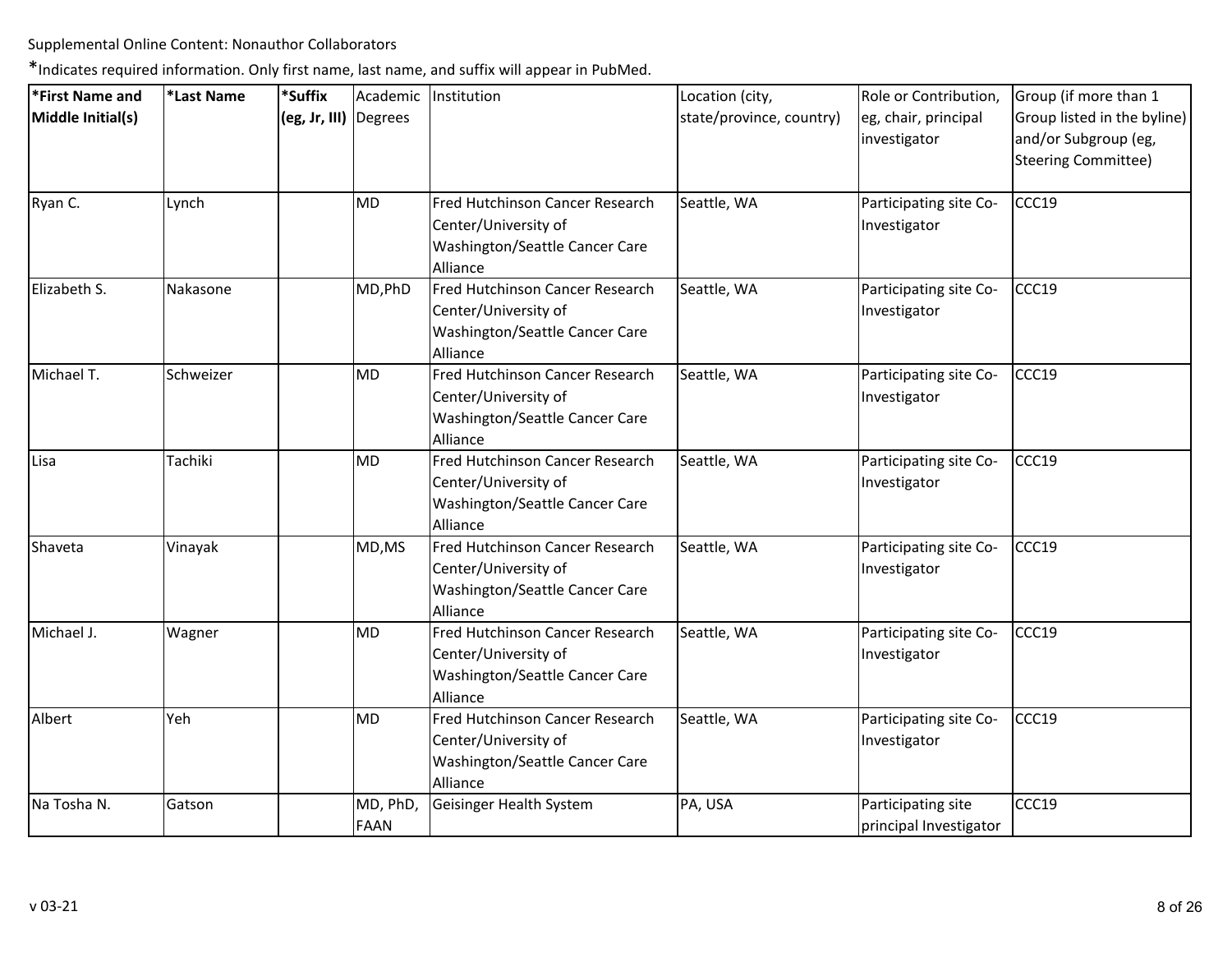| *First Name and   | *Last Name | *Suffix               |              | Academic Institution                                        | Location (city,          | Role or Contribution,  | Group (if more than 1       |
|-------------------|------------|-----------------------|--------------|-------------------------------------------------------------|--------------------------|------------------------|-----------------------------|
| Middle Initial(s) |            | (eg, Jr, III) Degrees |              |                                                             | state/province, country) | eg, chair, principal   | Group listed in the byline) |
|                   |            |                       |              |                                                             |                          | investigator           | and/or Subgroup (eg,        |
|                   |            |                       |              |                                                             |                          |                        | <b>Steering Committee)</b>  |
| Sharad            | Goyal      |                       | <b>MD</b>    | George Washington University                                | Washington, DC           | Participating site Co- | CCC19                       |
|                   |            |                       |              |                                                             |                          | principal Investigator |                             |
| Minh-Phuong       | Huynh-Le   |                       | MD, MAS      | George Washington University                                | Washington, DC           | Participating site Co- | CCC19                       |
|                   |            |                       |              |                                                             |                          | principal Investigator |                             |
| Lori J.           | Rosenstein |                       | <b>MD</b>    | Gundersen Health System                                     | WI, USA                  | Participating site     | CCC19                       |
|                   |            |                       |              |                                                             |                          | principal Investigator |                             |
| Peter Paul        | Yu         |                       |              | MD, FACP, Hartford HealthCare Cancer Institute Hartford, CT |                          | Participating site     | CCC19                       |
|                   |            |                       | <b>FASCO</b> |                                                             |                          | principal Investigator |                             |
| Jessica M.        | Clement    |                       | MD           | Hartford HealthCare Cancer Institute Hartford, CT           |                          | Participating site Co- | CCC19                       |
|                   |            |                       |              |                                                             |                          | Investigator           |                             |
| Ahmad             | Daher      |                       | <b>MD</b>    | Hartford HealthCare Cancer Institute Hartford, CT           |                          | Participating site Co- | CCC19                       |
|                   |            |                       |              |                                                             |                          | Investigator           |                             |
| Mark              | Dailey     |                       | <b>MD</b>    | Hartford HealthCare Cancer Institute Hartford, CT           |                          | Participating site Co- | CCC19                       |
|                   |            |                       |              |                                                             |                          | Investigator           |                             |
| Rawad             | Elias      |                       | MD           | Hartford HealthCare Cancer Institute Hartford, CT           |                          | Participating site Co- | CCC19                       |
|                   |            |                       |              |                                                             |                          | Investigator           |                             |
| Asha              | Jayaraj    |                       | <b>MD</b>    | Hartford HealthCare Cancer Institute Hartford, CT           |                          | Participating site Co- | CCC19                       |
|                   |            |                       |              |                                                             |                          | Investigator           |                             |
| Emily             | Hsu        |                       | MD           | Hartford HealthCare Cancer Institute Hartford, CT           |                          | Participating site Co- | CCC19                       |
|                   |            |                       |              |                                                             |                          | Investigator           |                             |
| Alvaro G.         | Menendez   |                       | <b>MD</b>    | Hartford HealthCare Cancer Institute Hartford, CT           |                          | Participating site Co- | CCC19                       |
|                   |            |                       |              |                                                             |                          | Investigator           |                             |
| Joerg             | Rathmann   |                       | MD           | Hartford HealthCare Cancer Institute Hartford, CT           |                          | Participating site Co- | CCC19                       |
|                   |            |                       |              |                                                             |                          | Investigator           |                             |
| Oscar             | Serrano    |                       | MD           | Hartford HealthCare Cancer Institute Hartford, CT           |                          | Participating site Co- | CCC19                       |
|                   |            |                       |              |                                                             |                          | Investigator           |                             |
| Clara             | Hwang      |                       | MD           | Henry Ford Cancer Institute, Henry                          | Detroit, MI              | Participating site     | CCC19                       |
|                   |            |                       |              | Ford HosParticipating site principal                        |                          | principal Investigator |                             |
|                   |            |                       |              | Investigatortal                                             |                          |                        |                             |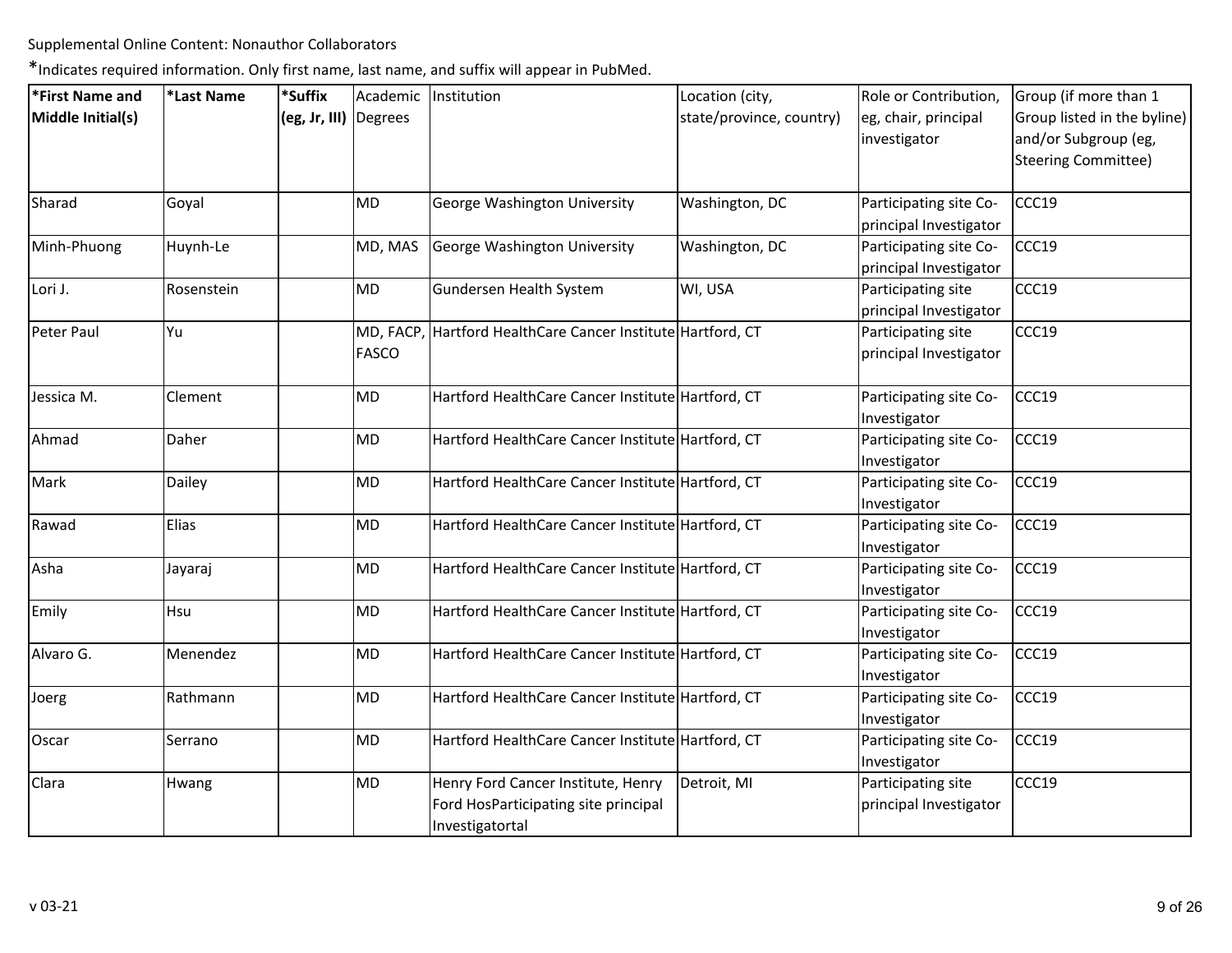| *First Name and   | *Last Name | *Suffix               | Academic                | Institution                                                                                   | Location (city,          | Role or Contribution,                            | Group (if more than 1                                                      |
|-------------------|------------|-----------------------|-------------------------|-----------------------------------------------------------------------------------------------|--------------------------|--------------------------------------------------|----------------------------------------------------------------------------|
| Middle Initial(s) |            | (eg, Jr, III) Degrees |                         |                                                                                               | state/province, country) | eg, chair, principal<br>investigator             | Group listed in the byline)<br>and/or Subgroup (eg,<br>Steering Committee) |
| Shirish M.        | Gadgeel    |                       | MD                      | Henry Ford Cancer Institute, Henry<br>Ford HosParticipating site principal<br>Investigatortal | Detroit, MI              | Participating site Co-<br>Investigator           | CCC19                                                                      |
| Sunny R K         | Singh      |                       | <b>MD</b>               | Henry Ford Cancer Institute, Henry<br>Ford HosParticipating site principal<br>Investigatortal | Detroit, MI              | Participating site Co-<br>Investigator           | CCC19                                                                      |
| Jessica E.        | Hawley     |                       | MD                      | Herbert Irving Comprehensive<br>Cancer Center at Columbia<br>University                       |                          | Participating site Co-<br>principal Investigator | CCC19                                                                      |
| Dawn              | Hershman   |                       | MD, MS,<br><b>FASCO</b> | Herbert Irving Comprehensive<br>Cancer Center at Columbia<br>University                       |                          | Participating site Co-<br>principal Investigator | CCC19                                                                      |
| Melissa K.        | Accordino  |                       | MD, MS                  | Herbert Irving Comprehensive<br>Cancer Center at Columbia<br>University                       |                          | Participating site Co-<br>Investigator           | CCC19                                                                      |
| Divaya            | Bhutani    |                       | <b>MD</b>               | Herbert Irving Comprehensive<br>Cancer Center at Columbia<br>University                       |                          | Participating site Co-<br>Investigator           | CCC19                                                                      |
| Gary K.           | Schwartz   |                       | MD                      | Herbert Irving Comprehensive<br>Cancer Center at Columbia<br>University                       |                          | Participating site Co-<br>Investigator           | CCC19                                                                      |
| Daniel Y.         | Reuben     |                       | MD, MS                  | Hollings Cancer Center at the<br>Medical University of South Carolina                         | Charleston, SC           | Participating site<br>principal Investigator     | CCC19                                                                      |
| Mariam            | Alexander  |                       | MD, PhD                 | Hollings Cancer Center at the<br>Medical University of South Carolina                         | Charleston, SC           | Participating site Co-<br>Investigator           | CCC19                                                                      |
| Sarah             | Mushtaq    |                       | MD                      | Hollings Cancer Center at the<br>Medical University of South Carolina                         | Charleston, SC           | Participating site Co-<br>Investigator           | CCC19                                                                      |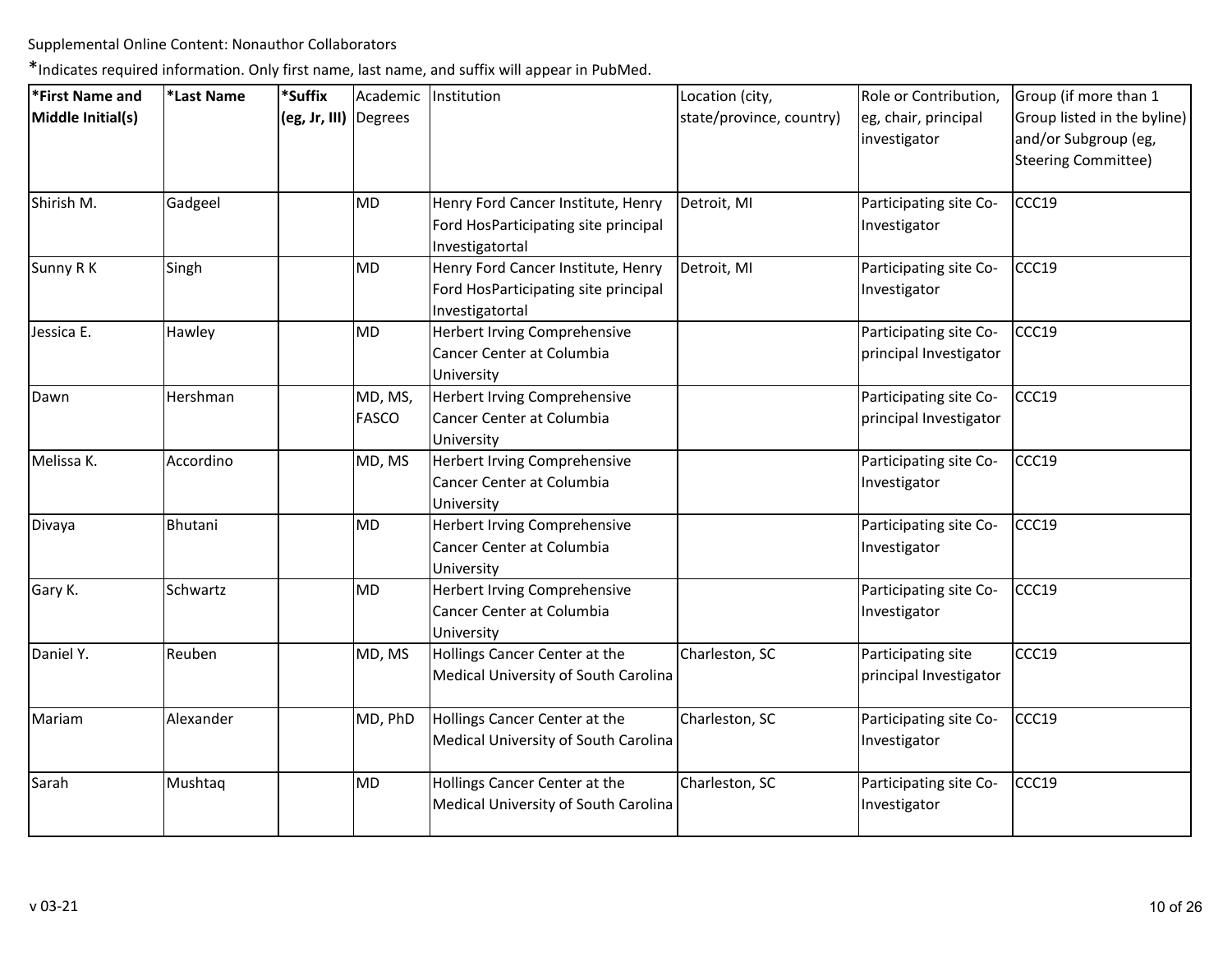| *First Name and   | *Last Name | *Suffix               |            | Academic   Institution                                          | Location (city,          | Role or Contribution,  | Group (if more than 1       |
|-------------------|------------|-----------------------|------------|-----------------------------------------------------------------|--------------------------|------------------------|-----------------------------|
| Middle Initial(s) |            | (eg, Jr, III) Degrees |            |                                                                 | state/province, country) | eg, chair, principal   | Group listed in the byline) |
|                   |            |                       |            |                                                                 |                          | investigator           | and/or Subgroup (eg,        |
|                   |            |                       |            |                                                                 |                          |                        | <b>Steering Committee)</b>  |
| Eric H.           | Bernicker  |                       | <b>MD</b>  | <b>Houston Methodist Cancer Center</b>                          | Houston, TX              | Participating site     | CCC19                       |
|                   |            |                       |            |                                                                 |                          | principal Investigator |                             |
| John              | Deeken     |                       | <b>MD</b>  | Inova Schar Cancer Institute                                    | Fairfax, VA              | Participating site     | CCC19                       |
|                   |            |                       |            |                                                                 |                          | principal Investigator |                             |
| Danielle          | Shafer     |                       | <b>DO</b>  | Inova Schar Cancer Institute                                    | Fairfax, VA              | Participating site Co- | CCC19                       |
|                   |            |                       |            |                                                                 |                          | Investigator           |                             |
| Mark A.           | Lewis      |                       | <b>MD</b>  | Intermountain Health Care                                       | Salt Lake City, UT       | Participating site Co- | CCC19                       |
|                   |            |                       |            |                                                                 |                          | principal Investigator |                             |
| Terence D.        | Rhodes     |                       | MD, PhD    | Intermountain Health Care                                       | Salt Lake City, UT       | Participating site Co- | CCC19                       |
|                   |            |                       |            |                                                                 |                          | principal Investigator |                             |
| David M.          | Gill       |                       | <b>MD</b>  | Intermountain Health Care                                       | Salt Lake City, UT       | Participating site Co- | CCC19                       |
|                   |            |                       |            |                                                                 |                          | Investigator           |                             |
| Clarke A.         | Low        |                       | <b>MD</b>  | Intermountain Health Care                                       | Salt Lake City, UT       | Participating site Co- | CCC19                       |
|                   |            |                       |            |                                                                 |                          | Investigator           |                             |
| Sandeep H.        | Mashru     |                       | <b>MD</b>  | Kaiser Permanente Northwest                                     | OR/WA                    | Participating site     | CCC19                       |
|                   |            |                       |            |                                                                 |                          | principal Investigator |                             |
| Abdul-Hai         | Mansoor    |                       | <b>MD</b>  | Kaiser Permanente Northwest                                     | OR/WA                    | Participating site Co- | CCC19                       |
|                   |            |                       |            |                                                                 |                          | Investigator           |                             |
| Howard A.         | Zaren      |                       |            | MD, FACS Lewis Cancer & Research Pavilion $\omega$ Savannah, GA |                          | Participating site     | CCC19                       |
|                   |            |                       |            | St. Joseph's/Candler                                            |                          | principal Investigator |                             |
| Stephanie J.      | Smith      |                       | RN, MSN,   | Lewis Cancer & Research Pavilion @ Savannah, GA                 |                          | Participating site Co- | CCC19                       |
|                   |            |                       | <b>OCN</b> | St. Joseph's/Candler                                            |                          | Investigator           |                             |
| Gayathri          | Nagaraj    |                       | MD         | Loma Linda University Cancer                                    | Loma Linda, CA           | Participating site     | CCC19                       |
|                   |            |                       |            | Center                                                          |                          | principal Investigator |                             |
| Mojtaba           | Akhtari    |                       | <b>MD</b>  | Loma Linda University Cancer                                    | Loma Linda, CA           | Participating site Co- | CCC19                       |
|                   |            |                       |            | Center                                                          |                          | Investigator           |                             |
| Eric              | Lau        |                       | <b>DO</b>  | Loma Linda University Cancer                                    | Loma Linda, CA           | Participating site Co- | CCC19                       |
|                   |            |                       |            | Center                                                          |                          | Investigator           |                             |
| Mark E.           | Reeves     |                       | MD, PhD    | Loma Linda University Cancer                                    | Loma Linda, CA           | Participating site Co- | CCC19                       |
|                   |            |                       |            | Center                                                          |                          | Investigator           |                             |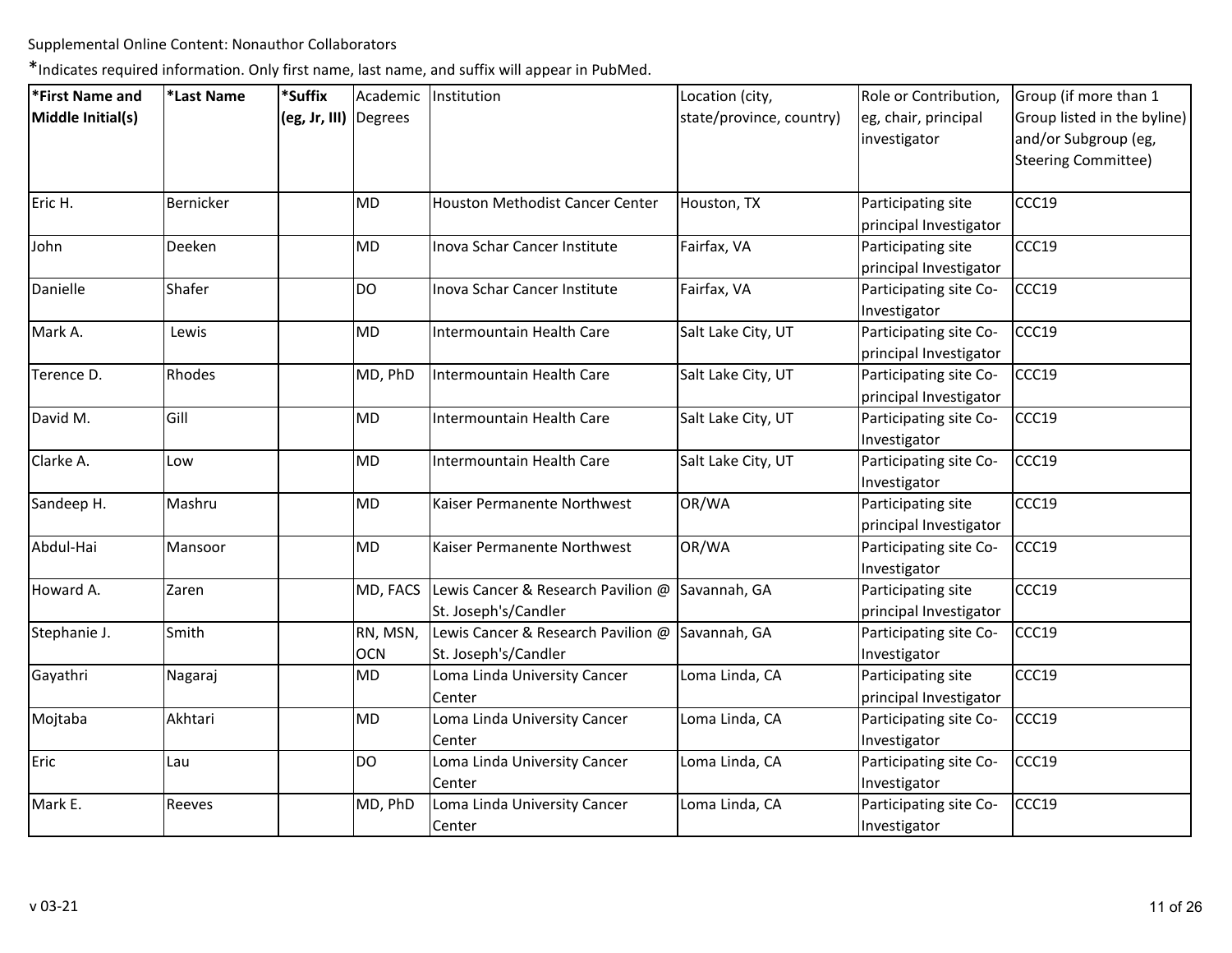| *First Name and   | *Last Name  | *Suffix               |           | Academic   Institution                | Location (city,          | Role or Contribution,                  | Group (if more than 1                               |
|-------------------|-------------|-----------------------|-----------|---------------------------------------|--------------------------|----------------------------------------|-----------------------------------------------------|
| Middle Initial(s) |             | (eg, Jr, III) Degrees |           |                                       | state/province, country) | eg, chair, principal<br>investigator   | Group listed in the byline)<br>and/or Subgroup (eg, |
|                   |             |                       |           |                                       |                          |                                        | Steering Committee)                                 |
| Stephanie         | <b>Berg</b> |                       | <b>DO</b> | Loyola University Medical Center      | Maywood, IL              | Participating site                     | CCC19                                               |
|                   |             |                       |           |                                       |                          | principal Investigator                 |                                                     |
| Destry            | Elms        |                       | <b>MD</b> | Loyola University Medical Center      | Maywood, IL              | Participating site Co-<br>Investigator | CCC19                                               |
| Alicia K.         | Morgans     |                       | MD, MPH   | Lurie Cancer Center at                | Chicago, IL              | Participating site Co-                 | CCC19                                               |
|                   |             |                       |           | Northwestern University               |                          | principal Investigator                 |                                                     |
| Firas H.          | Wehbe       |                       | MD, PhD   | Lurie Cancer Center at                | Chicago, IL              | Participating site Co-                 | CCC19                                               |
|                   |             |                       |           | Northwestern University               |                          | principal Investigator                 |                                                     |
| Jessica           | Altman      |                       | MD        | Lurie Cancer Center at                | Chicago, IL              | Participating site Co-                 | CCC19                                               |
|                   |             |                       |           | Northwestern University               |                          | Investigator                           |                                                     |
| Michael           | Gurley      |                       | BA        | Lurie Cancer Center at                | Chicago, IL              | Participating site Co-                 | CCC19                                               |
|                   |             |                       |           | Northwestern University               |                          | Investigator                           |                                                     |
| Mary F.           | Mulcahy     |                       | <b>MD</b> | Lurie Cancer Center at                | Chicago, IL              | Participating site Co-                 | CCC19                                               |
|                   |             |                       |           | Northwestern University               |                          | Investigator                           |                                                     |
| Eric B.           | Durbin      |                       | DrPH, MS  | Markey Cancer Center at the           | Lexington, KY            | Participating site                     | CCC19                                               |
|                   |             |                       |           | University of Kentucky                |                          | principal Investigator                 |                                                     |
| Amit A.           | Kulkarni    |                       | MD        | Masonic Cancer Center at the          | Minneapolis, MN,         | Participating site                     | CCC19                                               |
|                   |             |                       |           | University of Minnesota               |                          | principal Investigator                 |                                                     |
| Heather H.        | Nelson      |                       |           | PhD, MPH Masonic Cancer Center at the | Minneapolis, MN,         | Participating site Co-                 | CCC19                                               |
|                   |             |                       |           | University of Minnesota               |                          | Investigator                           |                                                     |
| Zohar             | Sachs       |                       | MD, PhD   | Masonic Cancer Center at the          | Minneapolis, MN,         | Participating site Co-                 | CCC19                                               |
|                   |             |                       |           | University of Minnesota               |                          | Investigator                           |                                                     |
| Surbhi            | Shah        |                       | MD        | Masonic Cancer Center at the          | Minneapolis, MN,         | Participating site Co-                 | CCC19                                               |
|                   |             |                       |           | University of Minnesota               |                          | Investigator                           |                                                     |
| Rachel P.         | Rosovsky    |                       | MD, MPH   | Massachusetts General                 | Boston, MA               | Participating site Co-                 | CCC19                                               |
|                   |             |                       |           | HosParticipating site principal       |                          | principal Investigator                 |                                                     |
|                   |             |                       |           | <b>Investigatortal Cancer Center</b>  |                          |                                        |                                                     |
| Kerry             | Reynolds    |                       | <b>MD</b> | Massachusetts General                 | Boston, MA               | Participating site Co-                 | CCC19                                               |
|                   |             |                       |           | HosParticipating site principal       |                          | principal Investigator                 |                                                     |
|                   |             |                       |           | Investigatortal Cancer Center         |                          |                                        |                                                     |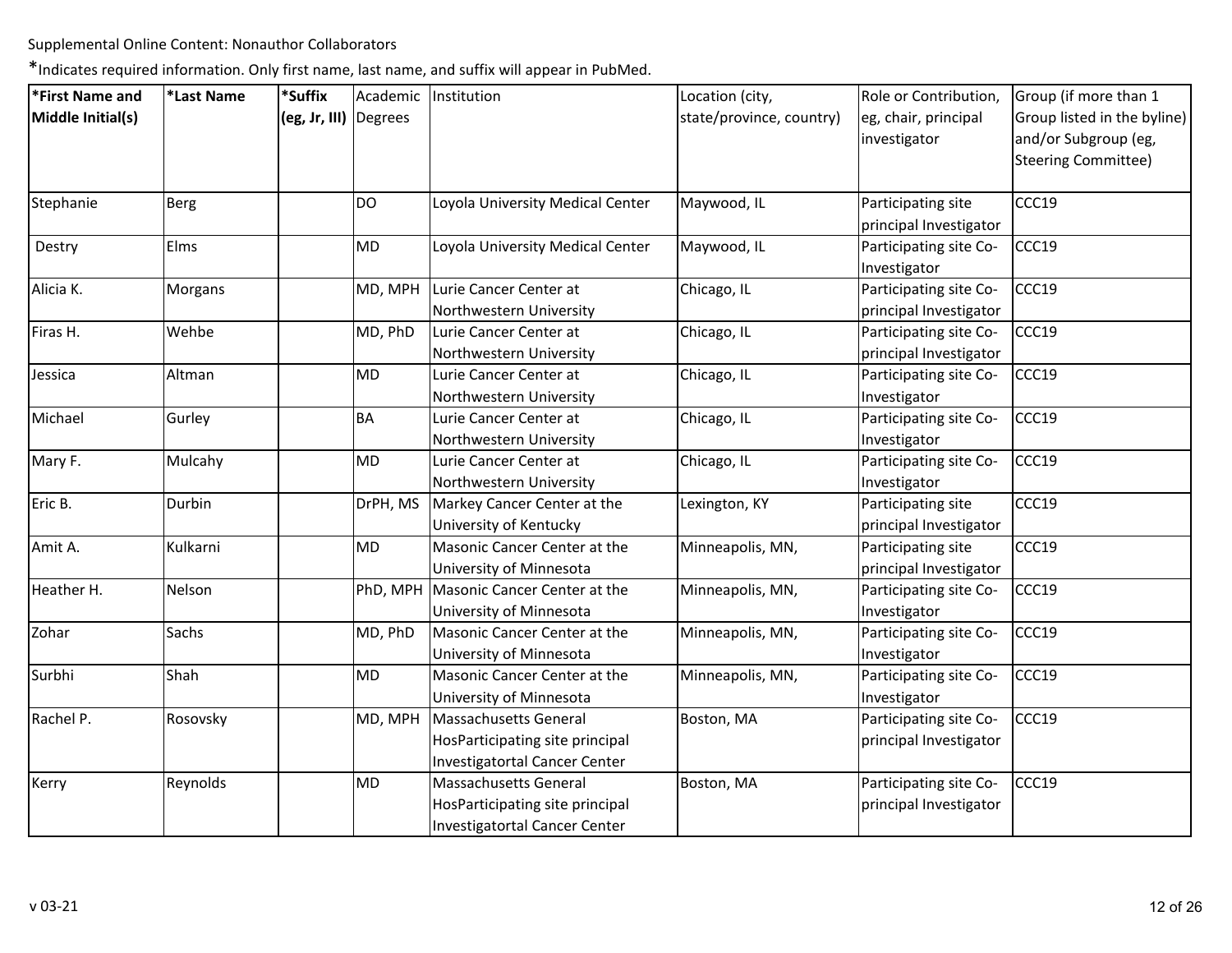| *First Name and   | *Last Name    | *Suffix               |             | Academic   Institution               | Location (city,          | Role or Contribution,  | Group (if more than 1       |
|-------------------|---------------|-----------------------|-------------|--------------------------------------|--------------------------|------------------------|-----------------------------|
| Middle Initial(s) |               | (eg, Jr, III) Degrees |             |                                      | state/province, country) | eg, chair, principal   | Group listed in the byline) |
|                   |               |                       |             |                                      |                          | investigator           | and/or Subgroup (eg,        |
|                   |               |                       |             |                                      |                          |                        | <b>Steering Committee)</b>  |
| Aditya            | <b>Bardia</b> |                       | <b>MD</b>   | Massachusetts General                | Boston, MA               | Participating site Co- | CCC19                       |
|                   |               |                       |             | HosParticipating site principal      |                          | Investigator           |                             |
|                   |               |                       |             | <b>Investigatortal Cancer Center</b> |                          |                        |                             |
| Genevieve         | Boland        |                       | MD, PhD,    | <b>Massachusetts General</b>         | Boston, MA               | Participating site Co- | CCC19                       |
|                   |               |                       | <b>FACS</b> | HosParticipating site principal      |                          | Investigator           |                             |
|                   |               |                       |             | <b>Investigatortal Cancer Center</b> |                          |                        |                             |
| Justin            | Gainor        |                       | <b>MD</b>   | <b>Massachusetts General</b>         | Boston, MA               | Participating site Co- | CCC19                       |
|                   |               |                       |             | HosParticipating site principal      |                          | Investigator           |                             |
|                   |               |                       |             | Investigatortal Cancer Center        |                          |                        |                             |
| Leyre             | Zubiri        |                       | MD, PhD     | <b>Massachusetts General</b>         | Boston, MA               | Participating site Co- | CCC19                       |
|                   |               |                       |             | HosParticipating site principal      |                          | Investigator           |                             |
|                   |               |                       |             | Investigatortal Cancer Center        |                          |                        |                             |
| Thorvardur R.     | Halfdanarson  |                       | <b>MD</b>   | Mayo Clinic                          | AZ/FL/MN                 | Participating site     | CCC19                       |
|                   |               |                       |             |                                      |                          | principal Investigator |                             |
| Tanios            | Bekaii-Saab   |                       | <b>MD</b>   | Mayo Clinic                          | AZ/FL/MN                 | Participating site Co- | CCC19                       |
|                   |               |                       |             |                                      |                          | Investigator           |                             |
| Aakash            | Desai         |                       | MD, MPH     | Mayo Clinic                          | AZ/FL/MN                 | Participating site Co- | CCC19                       |
|                   |               |                       |             |                                      |                          | Investigator           |                             |
| Zhuoer            | Xie           |                       | MD, MS      | Mayo Clinic                          | AZ/FL/MN                 | Participating site Co- | CCC19                       |
|                   |               |                       |             |                                      |                          | Investigator           |                             |
| Ruben A.          | Mesa          |                       | MD, FACP    | Mays Cancer Center at UT Health      | San Antonio, TX          | Participating site     | CCC19                       |
|                   |               |                       |             | San Antonio MD Anderson Cancer       |                          | principal Investigator |                             |
|                   |               |                       |             | Center                               |                          |                        |                             |
| Mark              | Bonnen        |                       | <b>MD</b>   | Mays Cancer Center at UT Health      | San Antonio, TX          | Participating site Co- | CCC19                       |
|                   |               |                       |             | San Antonio MD Anderson Cancer       |                          | Investigator           |                             |
|                   |               |                       |             | Center                               |                          |                        |                             |
| Daruka            | Mahadevan     |                       | MD, PhD     | Mays Cancer Center at UT Health      | San Antonio, TX          | Participating site Co- | CCC19                       |
|                   |               |                       |             | San Antonio MD Anderson Cancer       |                          | Investigator           |                             |
|                   |               |                       |             | Center                               |                          |                        |                             |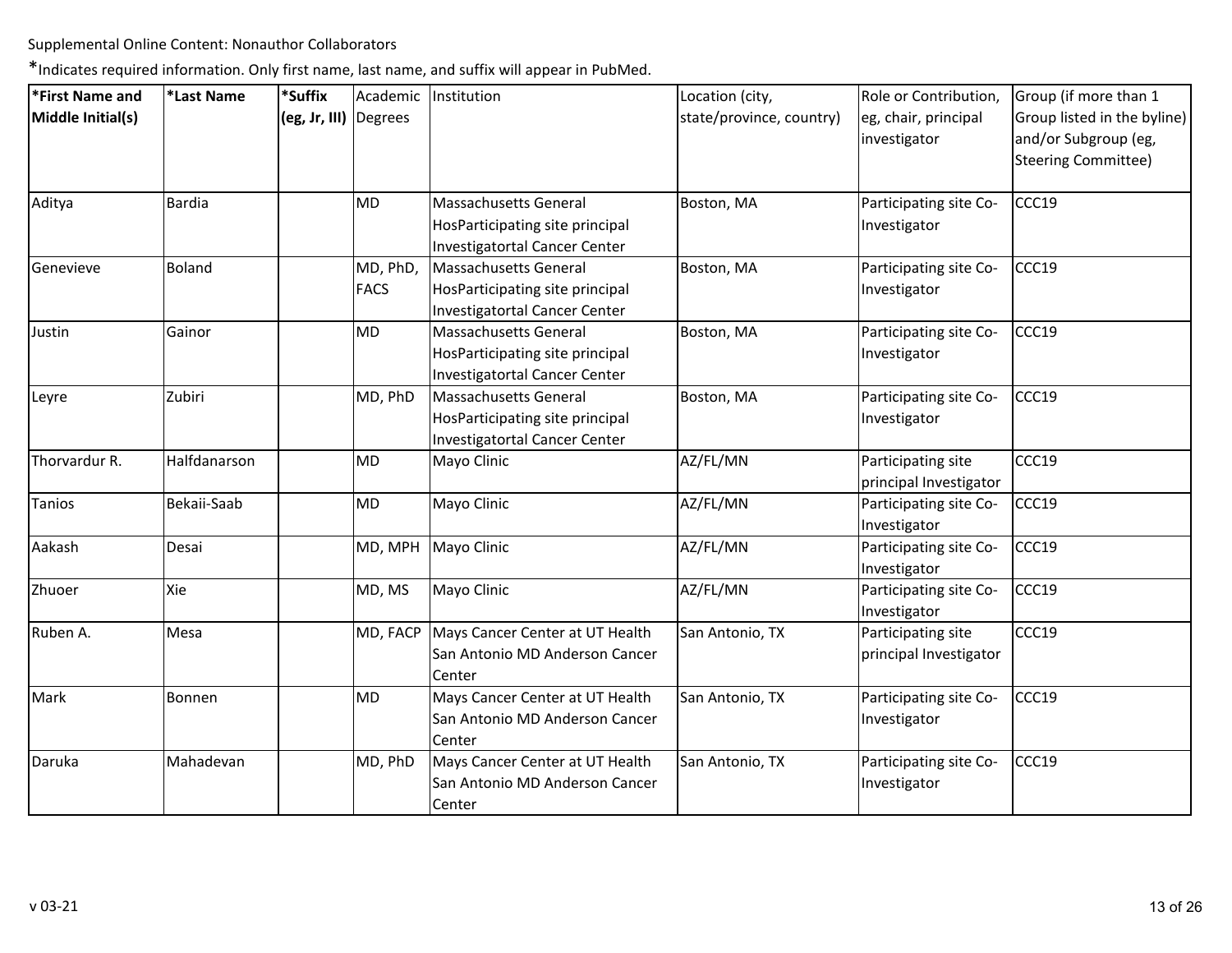| *First Name and   | *Last Name | *Suffix               |                     | Academic Institution                                                                 | Location (city,          | Role or Contribution,                        | Group (if more than 1                                                             |
|-------------------|------------|-----------------------|---------------------|--------------------------------------------------------------------------------------|--------------------------|----------------------------------------------|-----------------------------------------------------------------------------------|
| Middle Initial(s) |            | (eg, Jr, III) Degrees |                     |                                                                                      | state/province, country) | eg, chair, principal<br>investigator         | Group listed in the byline)<br>and/or Subgroup (eg,<br><b>Steering Committee)</b> |
| Amelie G.         | Ramirez    |                       | DrPH,<br><b>MPH</b> | Mays Cancer Center at UT Health<br>San Antonio MD Anderson Cancer<br>Center          | San Antonio, TX          | Participating site Co-<br>Investigator       | CCC19                                                                             |
| Mary              | Salazar    |                       | <b>ANP</b>          | Mays Cancer Center at UT Health<br>San Antonio MD Anderson Cancer<br>Center          | San Antonio, TX          | Participating site Co-<br>Investigator       | CCC19                                                                             |
| Dimpy P.          | Shah       |                       | MD, PhD             | Mays Cancer Center at UT Health<br>San Antonio MD Anderson Cancer<br>Center          | San Antonio, TX          | Participating site Co-<br>Investigator       | CCC19                                                                             |
| Pankil K.         | Shah       |                       |                     | MD, MSPH Mays Cancer Center at UT Health<br>San Antonio MD Anderson Cancer<br>Center | San Antonio, TX          | Participating site Co-<br>Investigator       | CCC19                                                                             |
| Bryan             | Faller     |                       | <b>MD</b>           | Missouri Baptist Medical Center                                                      | St. Louis, MO            | Participating site<br>principal Investigator | CCC19                                                                             |
| Rana R.           | McKay      |                       | MD                  | Moores Comprehensive Cancer<br>Center at the University of California                | San Diego, La Jolla, CA  | Participating site<br>principal Investigator | CCC19                                                                             |
| Archana           | Ajmera     |                       | BC,<br><b>AOCNP</b> | MSN, ANP-Moores Comprehensive Cancer<br>Center at the University of California       | San Diego, La Jolla, CA  | Participating site Co-<br>Investigator       | CCC19                                                                             |
| Sharon S.         | Brouha     |                       | MD, MPH             | Moores Comprehensive Cancer<br>Center at the University of California                | San Diego, La Jolla, CA  | Participating site Co-<br>Investigator       | CCC19                                                                             |
| Angelo            | Cabal      |                       | <b>BS</b>           | Moores Comprehensive Cancer<br>Center at the University of California                | San Diego, La Jolla, CA  | Participating site Co-<br>Investigator       | CCC19                                                                             |
| Albert            | Hsiao      |                       | MD, PhD             | Moores Comprehensive Cancer<br>Center at the University of California                | San Diego, La Jolla, CA  | Participating site Co-<br>Investigator       | CCC19                                                                             |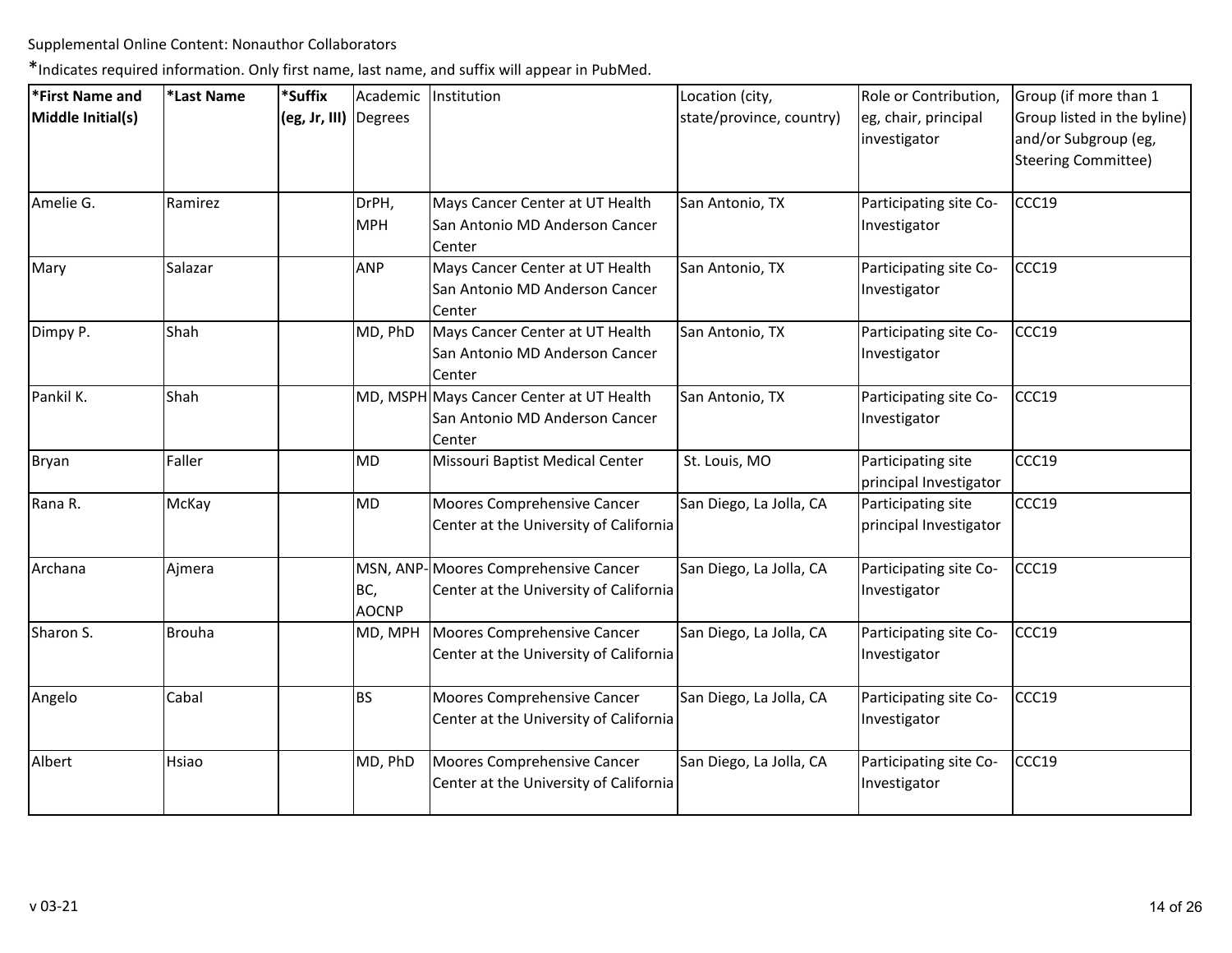| *First Name and   | *Last Name | *Suffix               |                        | Academic   Institution                                                                | Location (city,          | Role or Contribution,                        | Group (if more than 1                                                             |
|-------------------|------------|-----------------------|------------------------|---------------------------------------------------------------------------------------|--------------------------|----------------------------------------------|-----------------------------------------------------------------------------------|
| Middle Initial(s) |            | (eg, Jr, III) Degrees |                        |                                                                                       | state/province, country) | eg, chair, principal<br>investigator         | Group listed in the byline)<br>and/or Subgroup (eg,<br><b>Steering Committee)</b> |
| Seth              | Kligerman  |                       | MD                     | Moores Comprehensive Cancer<br>Center at the University of California                 | San Diego, La Jolla, CA  | Participating site Co-<br>Investigator       | CCC19                                                                             |
| Justin A.         | Shaya      |                       | MD                     | Moores Comprehensive Cancer<br>Center at the University of California                 | San Diego, La Jolla, CA  | Participating site Co-<br>Investigator       | CCC19                                                                             |
| Lisa B.           | Weissmann  |                       | MD                     | Mount Auburn HosParticipating site Cambridge, MA<br>principal Investigatortal         |                          | Participating site<br>principal Investigator | CCC19                                                                             |
| Chinmay           | Jani       |                       | MD                     | Mount Auburn HosParticipating site Cambridge, MA<br>principal Investigatortal         |                          | Participating site Co-<br>Investigator       | CCC19                                                                             |
| Carey C.          | Thomson    |                       | MD, FCCP<br><b>MPH</b> | Mount Auburn HosParticipating site Cambridge, MA<br>principal Investigatortal         |                          | Participating site Co-<br>Investigator       | CCC19                                                                             |
| Jeanna            | Knoble     |                       | MD                     | Mount Carmel Health System                                                            | Columbus, OH             | Participating site<br>principal Investigator | CCC19                                                                             |
| Mary Grace        | Glace      |                       | RN                     | Mount Carmel Health System                                                            | Columbus, OH             | Participating site Co-<br>Investigator       | CCC19                                                                             |
| Cameron           | Rink       |                       |                        | PhD, MBA Mount Carmel Health System                                                   | Columbus, OH             | Participating site Co-<br>Investigator       | CCC19                                                                             |
| Karen             | Stauffer   |                       | RN                     | Mount Carmel Health System                                                            | Columbus, OH             | Participating site Co-<br>Investigator       | CCC19                                                                             |
| Rosemary          | Zacks      |                       | RN                     | Mount Carmel Health System                                                            | Columbus, OH             | Participating site Co-<br>Investigator       | CCC19                                                                             |
| Sibel             | Blau       |                       | MD                     | Northwest Medical Specialties                                                         | Tacoma, WA               | Participating site<br>principal Investigator | CCC19                                                                             |
| Monika            | Joshi      |                       |                        | MD, MRCP Penn State Health/Penn State<br>Cancer Institute/St. Joseph Cancer<br>Center | PA, USA                  | Participating site<br>principal Investigator | CCC19                                                                             |
| Harry             | Menon      |                       | DO, MPH                | Penn State Health/Penn State<br>Cancer Institute/St. Joseph Cancer<br>Center          | PA, USA                  | Participating site Co-<br>Investigator       | CCC19                                                                             |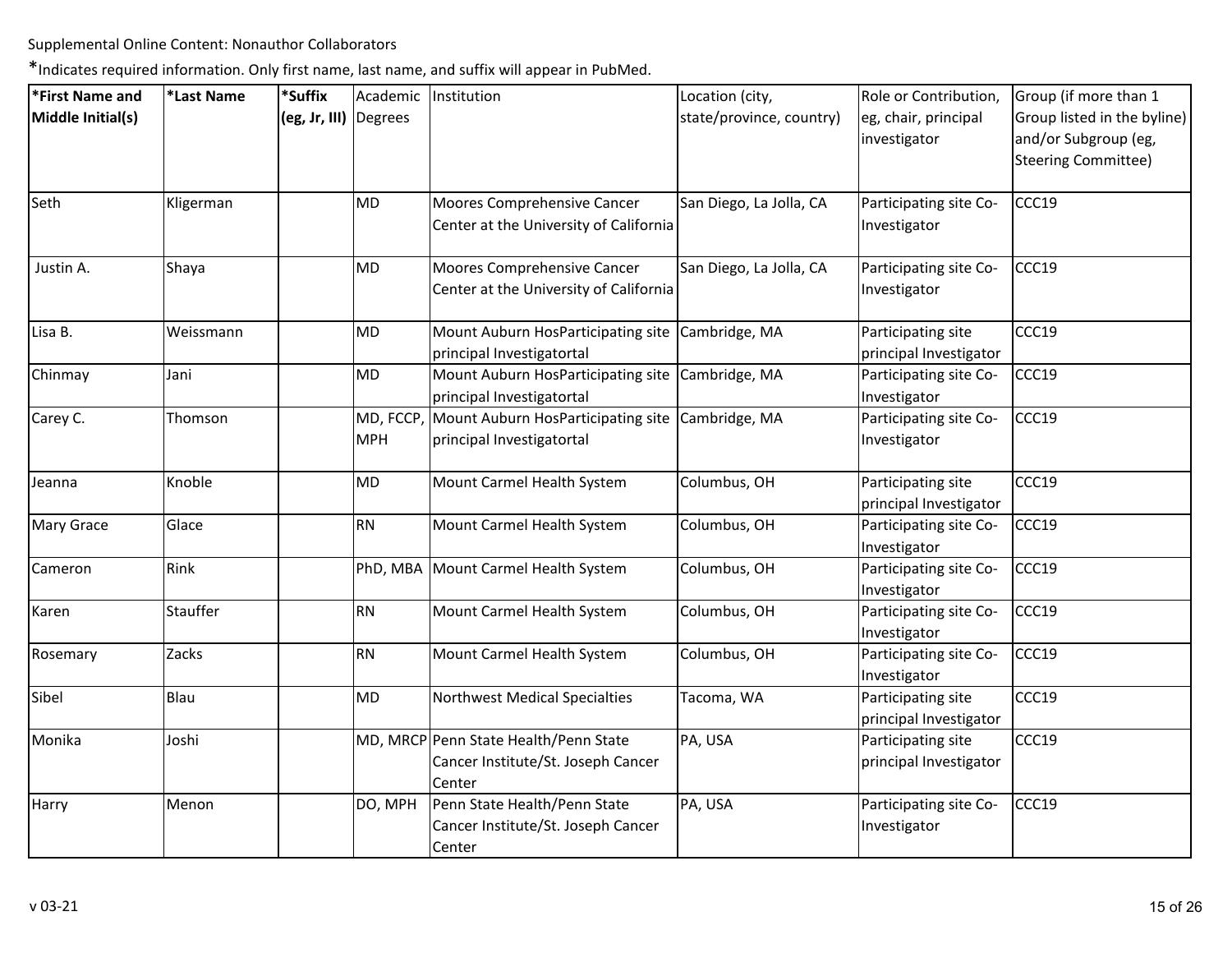| *First Name and   | *Last Name    | *Suffix               |               | Academic Institution                                                                          | Location (city,          | Role or Contribution,                        | Group (if more than 1                                                             |
|-------------------|---------------|-----------------------|---------------|-----------------------------------------------------------------------------------------------|--------------------------|----------------------------------------------|-----------------------------------------------------------------------------------|
| Middle Initial(s) |               | (eg, Jr, III) Degrees |               |                                                                                               | state/province, country) | eg, chair, principal<br>investigator         | Group listed in the byline)<br>and/or Subgroup (eg,<br><b>Steering Committee)</b> |
| Marc A.           | Rovito        |                       | MD, FACP      | Penn State Health/Penn State<br>Cancer Institute/St. Joseph Cancer<br>Center                  | PA, USA                  | Participating site Co-<br>Investigator       | CCC19                                                                             |
| Elizabeth A.      | Griffiths     |                       | <b>MD</b>     | Roswell Park Comprehensive Cancer Buffalo, NY<br>Center                                       |                          | Participating site<br>principal Investigator | CCC19                                                                             |
| Amro              | Elshoury      |                       | <b>MBBCh</b>  | Roswell Park Comprehensive Cancer Buffalo, NY<br>Center                                       |                          | Participating site Co-<br>Investigator       | CCC19                                                                             |
| Salma K.          | Jabbour       |                       | MD            | Rutgers Cancer Institute of New<br>Jersey at Rutgers Biomedical and<br><b>Health Sciences</b> | New Brunswick, NJ        | Participating site<br>principal Investigator | CCC19                                                                             |
| Christian F.      | Misdary       |                       | <b>MD</b>     | Rutgers Cancer Institute of New<br>Jersey at Rutgers Biomedical and<br><b>Health Sciences</b> | New Brunswick, NJ        | Participating site Co-<br>Investigator       | CCC19                                                                             |
| Mansi R.          | Shah          |                       | <b>MD</b>     | Rutgers Cancer Institute of New<br>Jersey at Rutgers Biomedical and<br><b>Health Sciences</b> | New Brunswick, NJ        | Participating site Co-<br>Investigator       | CCC19                                                                             |
| <b>Babar</b>      | <b>Bashir</b> |                       | MD, MS        | Sidney Kimmel Cancer Center at<br>Thomas Jefferson University                                 | Philadelphia, PA         | Participating site<br>principal Investigator | CCC19                                                                             |
| Christopher       | McNair        |                       | PhD           | Sidney Kimmel Cancer Center at<br>Thomas Jefferson University                                 | Philadelphia, PA         | Participating site Co-<br>Investigator       | CCC19                                                                             |
| Sana Z.           | Mahmood       |                       | BA, BS        | Sidney Kimmel Cancer Center at<br>Thomas Jefferson University                                 | Philadelphia, PA         | Participating site Co-<br>Investigator       | CCC19                                                                             |
| Vasil             | Mico          |                       | <b>BS</b>     | Sidney Kimmel Cancer Center at<br>Thomas Jefferson University                                 | Philadelphia, PA         | Participating site Co-<br>Investigator       | CCC19                                                                             |
| Andrea Verghese   | Rivera        |                       | <b>MD</b>     | Sidney Kimmel Cancer Center at<br>Thomas Jefferson University                                 | Philadelphia, PA         | Participating site Co-<br>Investigator       | CCC19                                                                             |
| Daniel B.         | Flora         |                       | MD,<br>PharmD | St. Elizabeth Healthcare                                                                      | Edgewood, KY             | Participating site<br>principal Investigator | CCC19                                                                             |
| Barbara B.        | Logan         |                       | <b>MS</b>     | St. Elizabeth Healthcare                                                                      | Edgewood, KY             | Participating site Co-<br>Investigator       | CCC19                                                                             |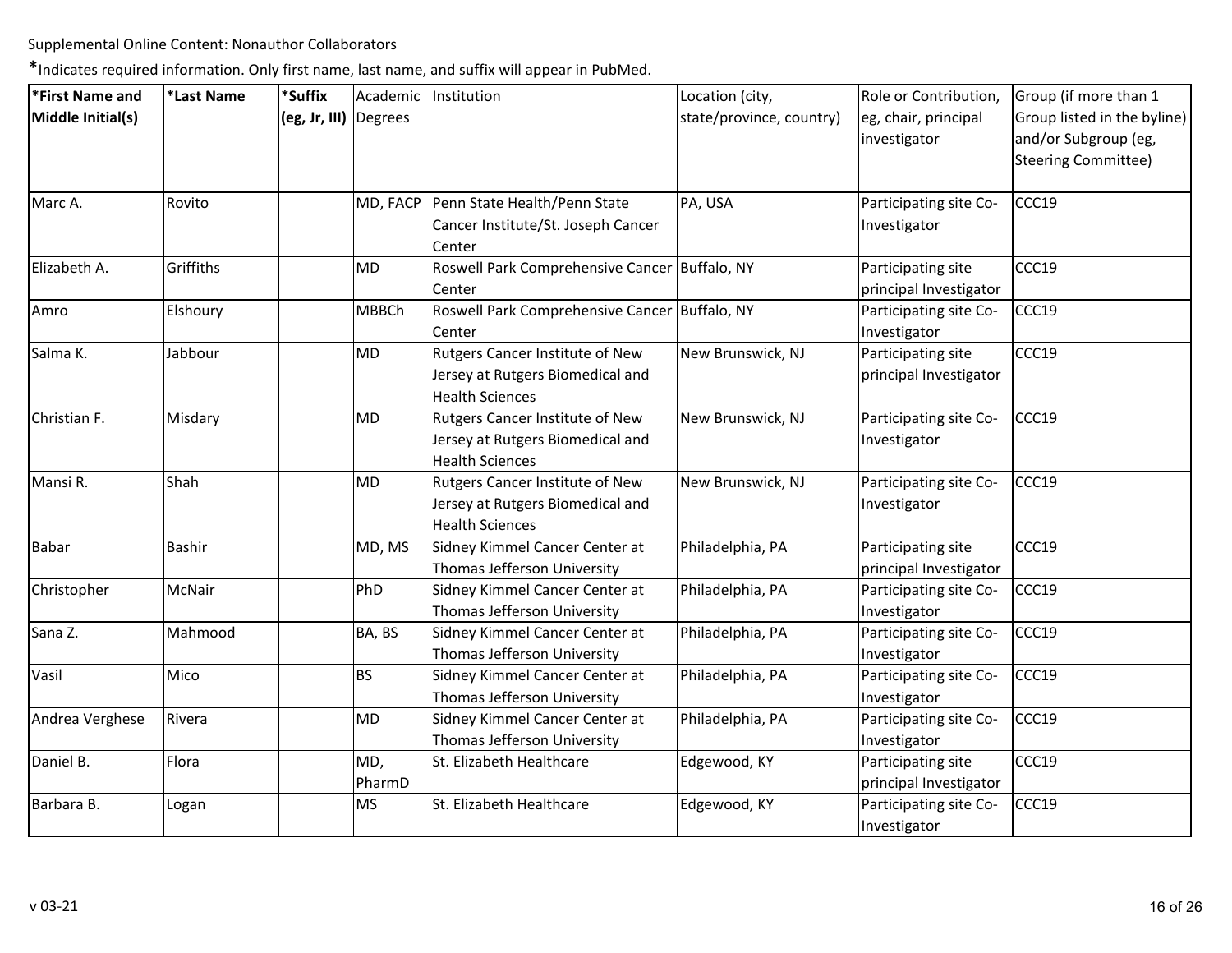| *First Name and   | *Last Name  | *Suffix               |              | Academic Institution                      | Location (city,          | Role or Contribution,  | Group (if more than 1       |
|-------------------|-------------|-----------------------|--------------|-------------------------------------------|--------------------------|------------------------|-----------------------------|
| Middle Initial(s) |             | (eg, Jr, III) Degrees |              |                                           | state/province, country) | eg, chair, principal   | Group listed in the byline) |
|                   |             |                       |              |                                           |                          | investigator           | and/or Subgroup (eg,        |
|                   |             |                       |              |                                           |                          |                        | <b>Steering Committee)</b>  |
|                   |             |                       |              |                                           |                          |                        |                             |
| Goetz             | Kloecker    |                       | <b>MD</b>    | St. Elizabeth Healthcare                  | Edgewood, KY             | Participating site Co- | CCC19                       |
|                   |             |                       |              |                                           |                          | Investigator           |                             |
| Chaitanya         | Mandapakala |                       | MD           | St. Elizabeth Healthcare                  | Edgewood, KY             | Participating site Co- | CCC19                       |
|                   |             |                       |              |                                           |                          | Investigator           |                             |
| Sumit A.          | Shah        |                       | MD, MPH      | Stanford Cancer Institute at              | Palo Alto, CA            | Participating site     | CCC19                       |
|                   |             |                       |              | <b>Stanford University</b>                |                          | principal Investigator |                             |
| Elwyn C.          | Cabebe      |                       | <b>MD</b>    | Stanford Cancer Institute at              | Palo Alto, CA            | Participating site Co- | CCC19                       |
|                   |             |                       |              | <b>Stanford University</b>                |                          | Investigator           |                             |
| Michael J.        | Glover      |                       | MD           | Stanford Cancer Institute at              | Palo Alto, CA            | Participating site Co- | CCC19                       |
|                   |             |                       |              | <b>Stanford University</b>                |                          | Investigator           |                             |
| Alokkumar         | Jha         |                       | PhD          | Stanford Cancer Institute at              | Palo Alto, CA            | Participating site Co- | CCC19                       |
|                   |             |                       |              | <b>Stanford University</b>                |                          | Investigator           |                             |
| Lidia             | Schapira    |                       | MD,          | Stanford Cancer Institute at              | Palo Alto, CA            | Participating site Co- | CCC19                       |
|                   |             |                       | <b>FASCO</b> | <b>Stanford University</b>                |                          | Investigator           |                             |
| Julie Tsu-Yu      | Wu          |                       | MD, PhD      | Stanford Cancer Institute at              | Palo Alto, CA            | Participating site Co- | CCC19                       |
|                   |             |                       |              | <b>Stanford University</b>                |                          | Investigator           |                             |
| Suki              | Subbiah     |                       | MD           | Stanley S. Scott Cancer Center at         | New Orleans, LA          | Participating site     | CCC19                       |
|                   |             |                       |              | <b>LSU Health Sciences Center</b>         |                          | principal Investigator |                             |
| Gilberto de Lima  | Lopes       | Jr.                   | MD, MBA,     | Sylvester Comprehensive Cancer            | Miami, FL                | Participating site     | CCC19                       |
|                   |             |                       | FAMS,        | Center at the University of Miami         |                          | principal Investigator |                             |
|                   |             |                       | <b>FASCO</b> | Miller School of Medicine                 |                          |                        |                             |
| Sanjay G.         | Revankar    |                       |              | MD, FIDSA The Barbara Ann Karmanos Cancer | Detroit, MI              | Participating site     | CCC19                       |
|                   |             |                       |              | Institute at Wayne State University       |                          | principal Investigator |                             |
|                   |             |                       |              | <b>School of Medicine</b>                 |                          |                        |                             |
| Daniel G.         | Stover      |                       | <b>MD</b>    | The Ohio State University                 | Columbus, OH             | Participating site     | CCC19                       |
|                   |             |                       |              | Comprehensive Cancer Center               |                          | principal Investigator |                             |
| Daniel            | Addison     |                       | <b>MD</b>    | The Ohio State University                 | Columbus, OH             | Participating site Co- | CCC19                       |
|                   |             |                       |              | Comprehensive Cancer Center               |                          | Investigator           |                             |
| James L.          | Chen        |                       | MD           | The Ohio State University                 | Columbus, OH             | Participating site Co- | CCC19                       |
|                   |             |                       |              | Comprehensive Cancer Center               |                          | Investigator           |                             |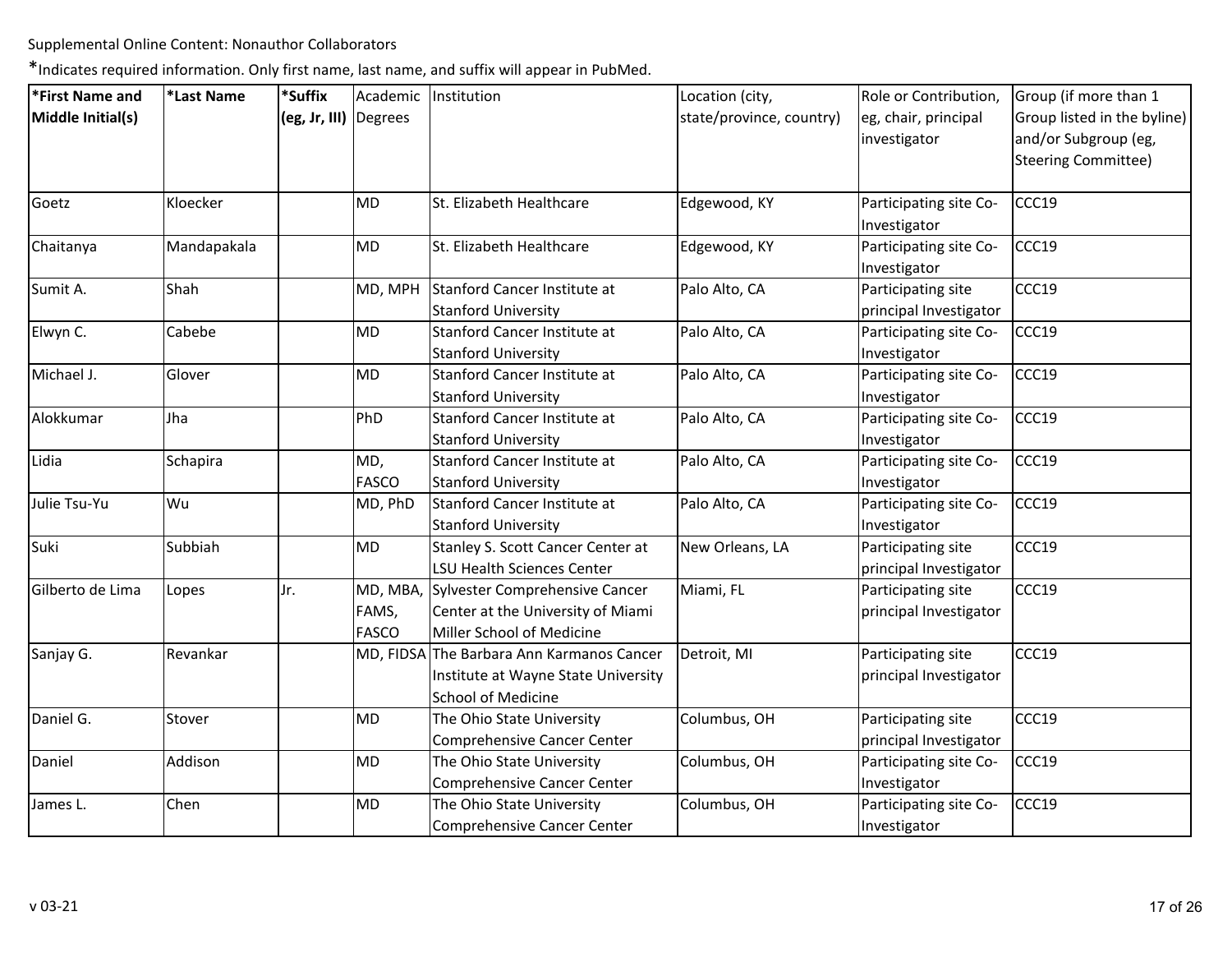| *First Name and   | *Last Name       | *Suffix               |             | Academic   Institution              | Location (city,          | Role or Contribution,  | Group (if more than 1       |
|-------------------|------------------|-----------------------|-------------|-------------------------------------|--------------------------|------------------------|-----------------------------|
| Middle Initial(s) |                  | (eg, Jr, III) Degrees |             |                                     | state/province, country) | eg, chair, principal   | Group listed in the byline) |
|                   |                  |                       |             |                                     |                          | investigator           | and/or Subgroup (eg,        |
|                   |                  |                       |             |                                     |                          |                        | Steering Committee)         |
| Margaret E.       | Gatti-Mays       |                       | <b>MD</b>   | The Ohio State University           | Columbus, OH             | Participating site Co- | CCC19                       |
|                   |                  |                       |             | <b>Comprehensive Cancer Center</b>  |                          | Investigator           |                             |
| Sachin R.         | Jhawar           |                       | MD          | The Ohio State University           | Columbus, OH             | Participating site Co- | CCC19                       |
|                   |                  |                       |             | Comprehensive Cancer Center         |                          | Investigator           |                             |
| Vidhya            | Karivedu         |                       | <b>MBBS</b> | The Ohio State University           | Columbus, OH             | Participating site Co- | CCC19                       |
|                   |                  |                       |             | <b>Comprehensive Cancer Center</b>  |                          | Investigator           |                             |
| Maryam B.         | Lustberg         |                       | MD, MPH     | The Ohio State University           | Columbus, OH             | Participating site Co- | CCC19                       |
|                   |                  |                       |             | Comprehensive Cancer Center         |                          | Investigator           |                             |
| Joshua D.         | Palmer           |                       | <b>MD</b>   | The Ohio State University           | Columbus, OH             | Participating site Co- | CCC19                       |
|                   |                  |                       |             | <b>Comprehensive Cancer Center</b>  |                          | Investigator           |                             |
| Sarah             | Wall             |                       | MD          | The Ohio State University           | Columbus, OH             | Participating site Co- | CCC19                       |
|                   |                  |                       |             | Comprehensive Cancer Center         |                          | Investigator           |                             |
| Nicole            | Williams         |                       | MD          | The Ohio State University           | Columbus, OH             | Participating site Co- | CCC19                       |
|                   |                  |                       |             | Comprehensive Cancer Center         |                          | Investigator           |                             |
| Elizabeth         | Wulff-Burchfield |                       | MD          | The University of Kansas Cancer     | Kansas City, KS          | Participating site     | CCC19                       |
|                   |                  |                       |             | Center                              |                          | principal Investigator |                             |
| Anup              | Kasi             |                       | MD, MPH     | The University of Kansas Cancer     | Kansas City, KS          | Participating site Co- | CCC19                       |
|                   |                  |                       |             | Center                              |                          | Investigator           |                             |
| Natasha           | Edwin            |                       | <b>MD</b>   | <b>ThedaCare Cancer Care</b>        | Appleton, WI             | Participating site     | CCC19                       |
|                   |                  |                       |             |                                     |                          | principal Investigator |                             |
| Melissa           | Smits            |                       | <b>APC</b>  | <b>ThedaCare Cancer Care</b>        | Appleton, WI             | Participating site Co- | CCC19                       |
|                   |                  |                       |             |                                     |                          | Investigator           |                             |
| David D.          | Chism            |                       | <b>MD</b>   | Thompson Cancer Survival Center     | Knoxville, TN            | Participating site     | CCC19                       |
|                   |                  |                       |             |                                     |                          | principal Investigator |                             |
| Susie             | Owenby           |                       | RN, CCRP    | Thompson Cancer Survival Center     | Knoxville, TN            | Participating site Co- | CCC19                       |
|                   |                  |                       |             |                                     |                          | Investigator           |                             |
| Deborah B.        | Doroshow         |                       | MD, PhD     | Tisch Cancer Institute at the Icahn | New York, NY             | Participating site     | CCC19                       |
|                   |                  |                       |             | School of Medicine at Mount Sinai   |                          | principal Investigator |                             |
| Matthew D.        | Galsky           |                       | MD          | Tisch Cancer Institute at the Icahn | New York, NY             | Participating site Co- | CCC19                       |
|                   |                  |                       |             | School of Medicine at Mount Sinai   |                          | Investigator           |                             |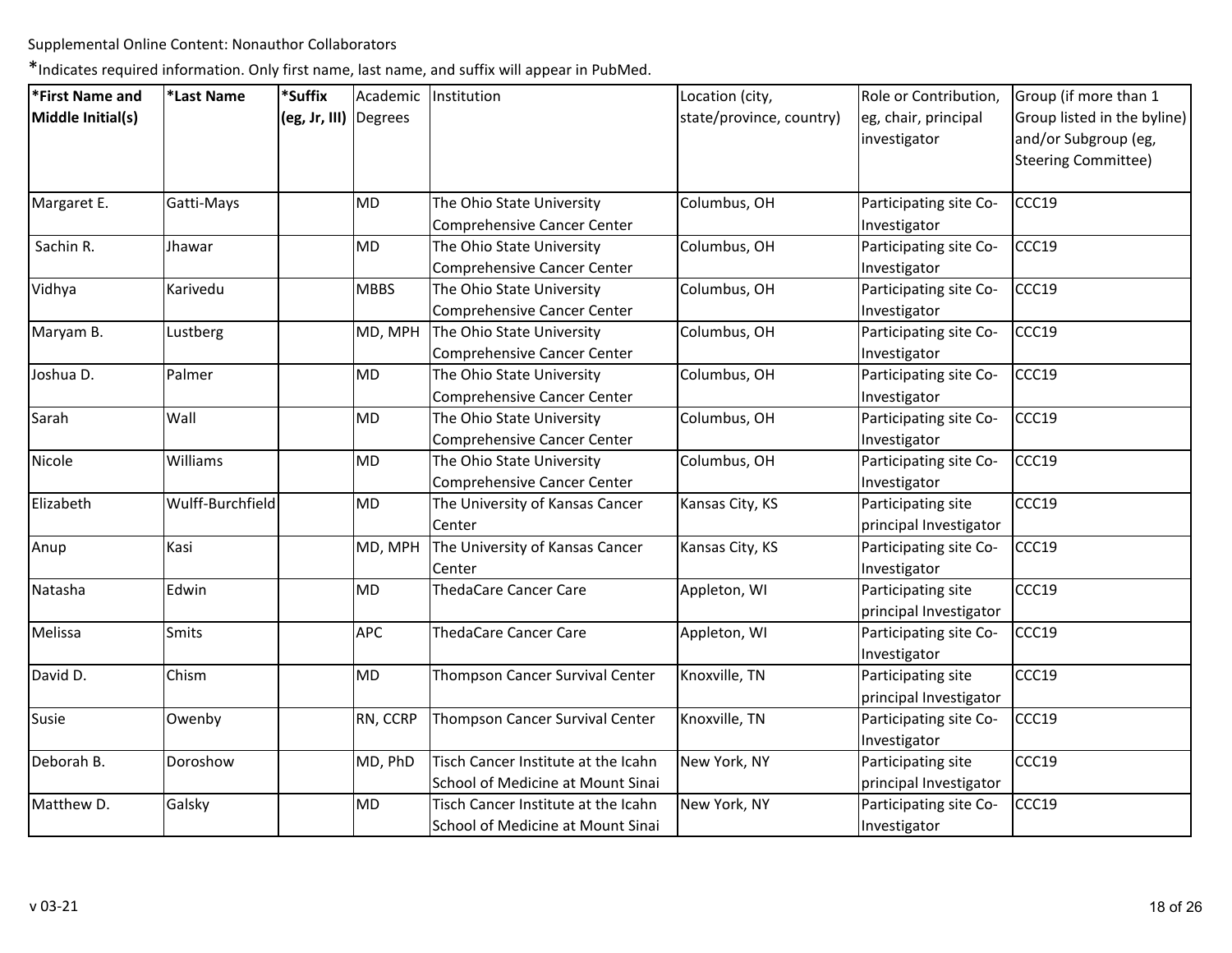| *First Name and   | *Last Name  | *Suffix               | Academic  | Institution                                                                         | Location (city,            | Role or Contribution,                        | Group (if more than 1                                                      |
|-------------------|-------------|-----------------------|-----------|-------------------------------------------------------------------------------------|----------------------------|----------------------------------------------|----------------------------------------------------------------------------|
| Middle Initial(s) |             | (eg, Jr, III) Degrees |           |                                                                                     | state/province, country)   | eg, chair, principal<br>investigator         | Group listed in the byline)<br>and/or Subgroup (eg,<br>Steering Committee) |
| Michael           | Wotman      |                       | MD        | Tisch Cancer Institute at the Icahn<br>School of Medicine at Mount Sinai            | New York, NY               | Participating site Co-<br>Investigator       | CCC19                                                                      |
| Huili             | Zhu         |                       | <b>MD</b> | Tisch Cancer Institute at the Icahn<br>School of Medicine at Mount Sinai            | New York, NY               | Participating site Co-<br>Investigator       | CCC19                                                                      |
| Julie C.          | Fu          |                       | MD        | <b>Tufts Medical Center Cancer Center</b>                                           | Boston and Stoneham,<br>MA | Participating site<br>principal Investigator | CCC19                                                                      |
| Alyson            | Fazio       |                       | APRN-BC   | <b>Tufts Medical Center Cancer Center</b>                                           | Boston and Stoneham,<br>MA | Participating site Co-<br>Investigator       | CCC19                                                                      |
| Mark H.           | Sueyoshi    |                       | MD        | <b>Tufts Medical Center Cancer Center</b>                                           | Boston and Stoneham,<br>MA | Participating site Co-<br>Investigator       | CCC19                                                                      |
| Kathryn E.        | Huber       |                       | MD        | <b>Tufts Medical Center Cancer Center</b>                                           | Boston and Stoneham,<br>MA | Participating site Co-<br>Investigator       | CCC19                                                                      |
| Jonathan          | Riess       |                       | MD, MS    | UC Davis Comprehensive Cancer<br>Center at the University of California<br>at Davis | CA, USA                    | Participating site<br>principal Investigator | CCC19                                                                      |
| Kanishka G.       | Patel       |                       | <b>MD</b> | UC Davis Comprehensive Cancer<br>Center at the University of California<br>at Davis | CA, USA                    | Participating site Co-<br>Investigator       | CCC19                                                                      |
| Samuel M.         | Rubinstein  |                       | <b>MD</b> | UNC Lineberger Comprehensive<br><b>Cancer Center</b>                                | Chapel Hill, NC            | Participating site<br>principal Investigator | CCC19                                                                      |
| William A.        | Wood        |                       | MD, MPH   | UNC Lineberger Comprehensive<br>Cancer Center                                       | Chapel Hill, NC            | Participating site Co-<br>Investigator       | CCC19                                                                      |
| Christopher       | Jensen      |                       | <b>MD</b> | UNC Lineberger Comprehensive<br><b>Cancer Center</b>                                | Chapel Hill, NC            | Participating site Co-<br>Investigator       | CCC19                                                                      |
| Vaibhav           | Kumar       |                       | <b>MD</b> | UNC Lineberger Comprehensive<br>Cancer Center                                       | Chapel Hill, NC            | Participating site Co-<br>Investigator       | CCC19                                                                      |
| Trisha M.         | Wise-Draper |                       | MD, PhD   | University of Cincinnati Cancer<br>Center                                           | Cincinnati, OH             | Participating site<br>principal Investigator | CCC19                                                                      |
| Syed A.           | Ahmad       |                       | MD, FACS  | University of Cincinnati Cancer<br>Center                                           | Cincinnati, OH             | Participating site Co-<br>Investigator       | CCC19                                                                      |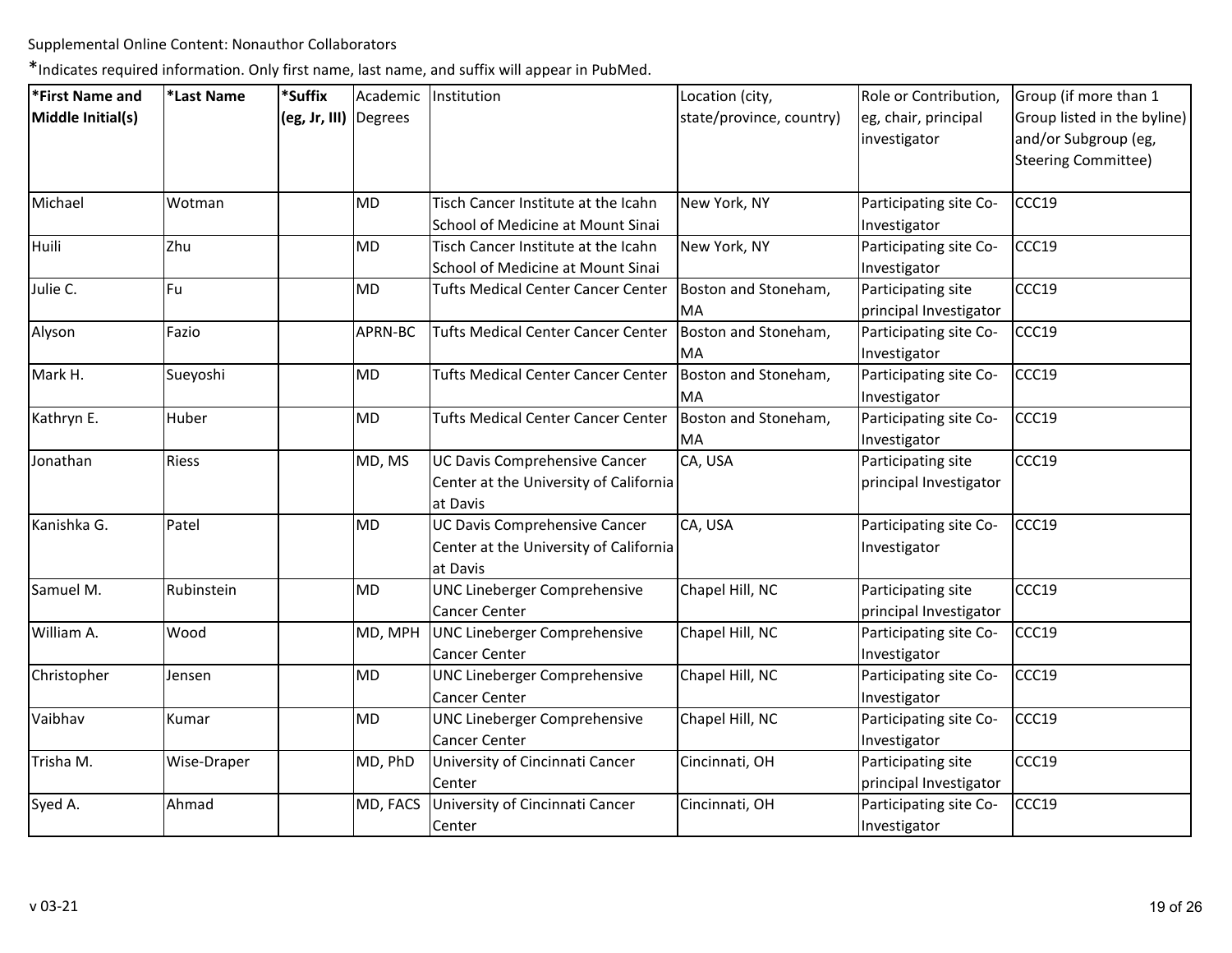| *First Name and   | *Last Name    | *Suffix               | Academic Institution                                    | Location (city,          | Role or Contribution,                        | Group (if more than 1                                                             |
|-------------------|---------------|-----------------------|---------------------------------------------------------|--------------------------|----------------------------------------------|-----------------------------------------------------------------------------------|
| Middle Initial(s) |               | (eg, Jr, III) Degrees |                                                         | state/province, country) | eg, chair, principal<br>investigator         | Group listed in the byline)<br>and/or Subgroup (eg,<br><b>Steering Committee)</b> |
| Punita            | Grover        | <b>MD</b>             | University of Cincinnati Cancer<br>Center               | Cincinnati, OH           | Participating site Co-<br>Investigator       | CCC19                                                                             |
| Shuchi            | Gulati        | MD                    | University of Cincinnati Cancer<br>Center               | Cincinnati, OH           | Participating site Co-<br>Investigator       | CCC19                                                                             |
| Jordan            | Kharofa       | <b>MD</b>             | University of Cincinnati Cancer<br>Center               | Cincinnati, OH           | Participating site Co-<br>Investigator       | CCC19                                                                             |
| Tahir             | Latif         | MBBS,<br><b>MBA</b>   | University of Cincinnati Cancer<br>Center               | Cincinnati, OH           | Participating site Co-<br>Investigator       | CCC19                                                                             |
| Michelle          | Marcum        | <b>MS</b>             | University of Cincinnati Cancer<br>Center               | Cincinnati, OH           | Participating site Co-<br>Investigator       | CCC19                                                                             |
| Cathleen          | Park          | <b>MD</b>             | University of Cincinnati Cancer<br>Center               | Cincinnati, OH           | Participating site Co-<br>Investigator       | CCC19                                                                             |
| Hira G.           | Shaikh        | <b>MD</b>             | University of Cincinnati Cancer<br>Center               | Cincinnati, OH           | Participating site Co-<br>Investigator       | CCC19                                                                             |
| Daniel W.         | <b>Bowles</b> | <b>MD</b>             | University of Colorado Cancer<br>Center                 | Aurora, CO               | Participating site<br>principal Investigator | CCC19                                                                             |
| Christoper L.     | Geiger        | <b>MD</b>             | University of Colorado Cancer<br>Center                 | Aurora, CO               | Participating site Co-<br>Investigator       | CCC19                                                                             |
| Merry-Jennifer    | Markham       | <b>FASCO</b>          | MD, FACP, University of Florida Health Cancer<br>Center | Gainesville, FL          | Participating site<br>principal Investigator | CCC19                                                                             |
| Rohit             | Bishnoi       | MD                    | University of Florida Health Cancer<br>Center           | Gainesville, FL          | Participating site Co-<br>Investigator       | CCC19                                                                             |
| Atlantis D.       | Russ          | MD, PhD               | University of Florida Health Cancer<br>Center           | Gainesville, FL          | Participating site Co-<br>Investigator       | CCC19                                                                             |
| Chintan           | Shah          | MD                    | University of Florida Health Cancer<br>Center           | Gainesville, FL          | Participating site Co-<br>Investigator       | CCC19                                                                             |
| Jared D.          | Acoba         | <b>MD</b>             | University of Hawai'i Cancer Center                     | Honolulu, HI             | Participating site<br>principal Investigator | CCC19                                                                             |
| <b>Young Soo</b>  | Rho           | MD, CM                | University of Hawai'i Cancer Center                     | Honolulu, HI             | Participating site Co-<br>Investigator       | CCC19                                                                             |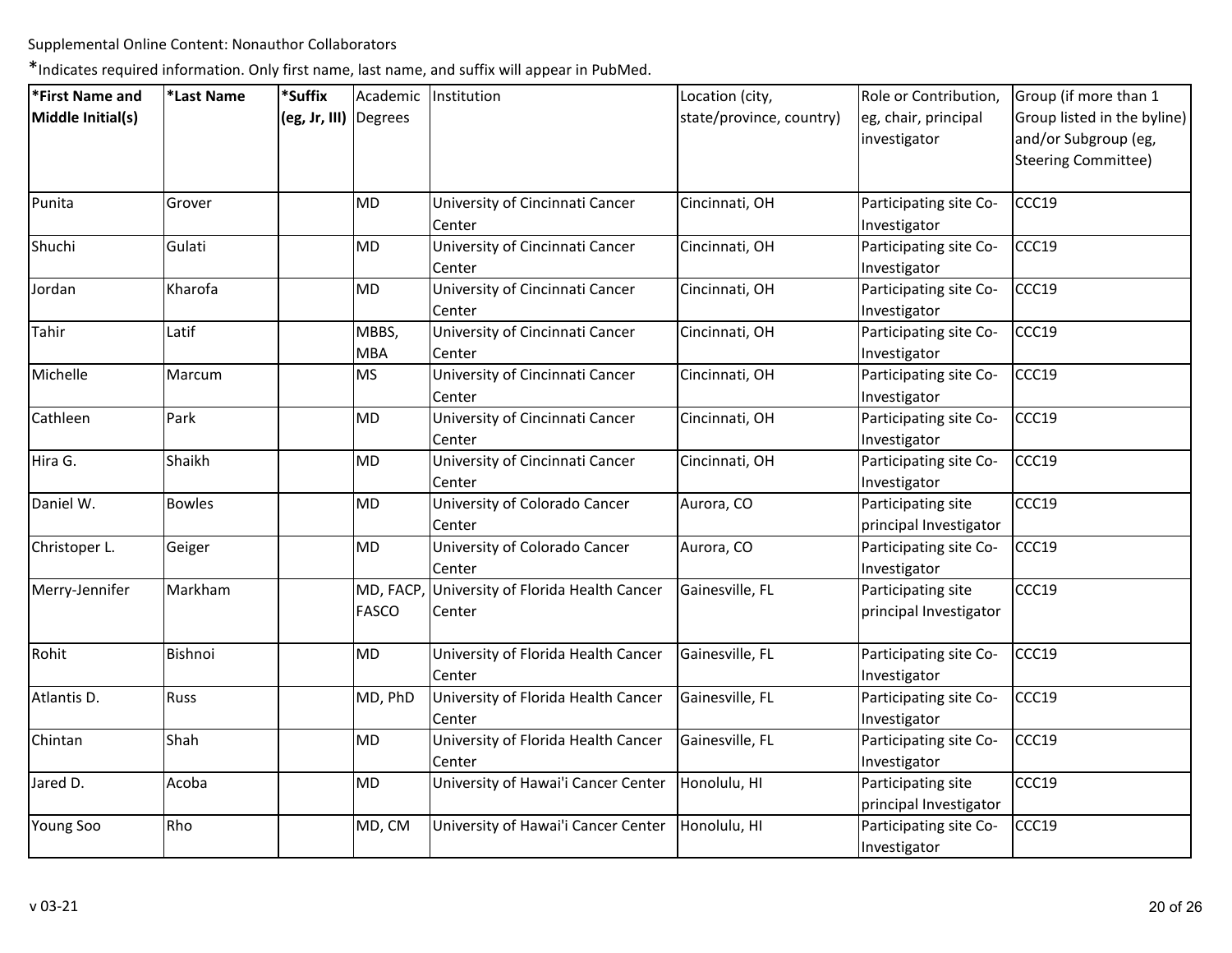| *First Name and   | *Last Name  | *Suffix               |           | Academic Institution                                                                                                     | Location (city,          | Role or Contribution,                        | Group (if more than 1                                                             |
|-------------------|-------------|-----------------------|-----------|--------------------------------------------------------------------------------------------------------------------------|--------------------------|----------------------------------------------|-----------------------------------------------------------------------------------|
| Middle Initial(s) |             | (eg, Jr, III) Degrees |           |                                                                                                                          | state/province, country) | eg, chair, principal<br>investigator         | Group listed in the byline)<br>and/or Subgroup (eg,<br><b>Steering Committee)</b> |
| Lawrence E.       | Feldman     |                       | <b>MD</b> | University of Illinois HosParticipating Chicago, IL<br>site principal Investigatortal &<br><b>Health Sciences System</b> |                          | Participating site<br>principal Investigator | CCC19                                                                             |
| Kent F.           | Hoskins     |                       | <b>MD</b> | University of Illinois HosParticipating Chicago, IL<br>site principal Investigatortal &<br><b>Health Sciences System</b> |                          | Participating site<br>principal Investigator | CCC19                                                                             |
| Gerald            | Gantt       | Jr.                   | <b>MD</b> | University of Illinois HosParticipating Chicago, IL<br>site principal Investigatortal &<br><b>Health Sciences System</b> |                          | Participating site Co-<br>Investigator       | CCC19                                                                             |
| Li C.             | Liu         |                       | PhD       | University of Illinois HosParticipating Chicago, IL<br>site principal Investigatortal &<br><b>Health Sciences System</b> |                          | Participating site Co-<br>Investigator       | CCC19                                                                             |
| Mahir             | Khan        |                       | <b>MD</b> | University of Illinois HosParticipating Chicago, IL<br>site principal Investigatortal &<br><b>Health Sciences System</b> |                          | Participating site Co-<br>Investigator       | CCC19                                                                             |
| Ryan H.           | Nguyen      |                       | <b>DO</b> | University of Illinois HosParticipating Chicago, IL<br>site principal Investigatortal &<br><b>Health Sciences System</b> |                          | Participating site Co-<br>Investigator       | CCC19                                                                             |
| Mary              | Pasquinelli |                       | APN, DNP  | University of Illinois HosParticipating Chicago, IL<br>site principal Investigatortal &<br><b>Health Sciences System</b> |                          | Participating site Co-<br>Investigator       | CCC19                                                                             |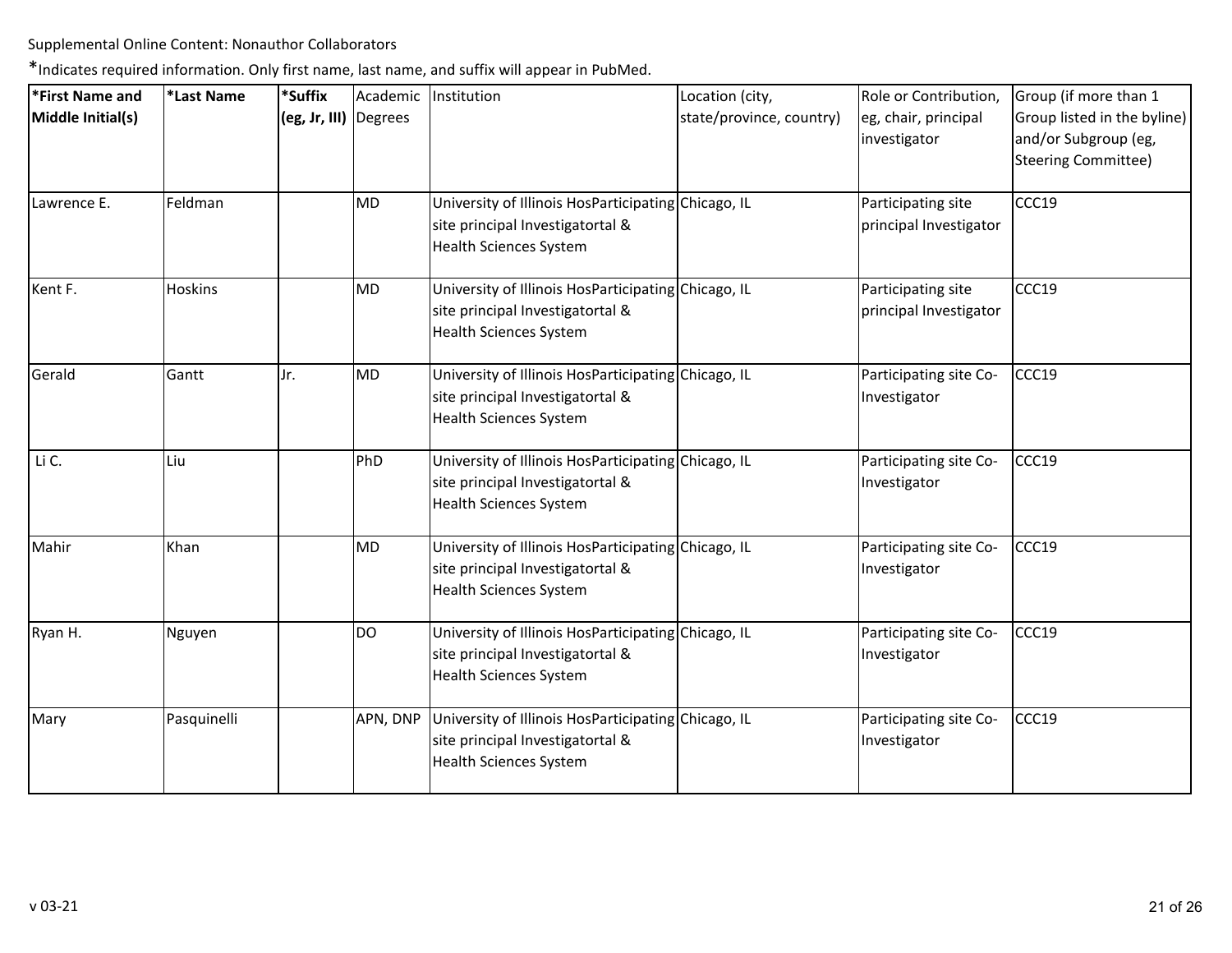| *First Name and   | *Last Name | *Suffix               | Academic                          | Institution                                                                                                              | Location (city,          | Role or Contribution,                        | Group (if more than 1                                                      |
|-------------------|------------|-----------------------|-----------------------------------|--------------------------------------------------------------------------------------------------------------------------|--------------------------|----------------------------------------------|----------------------------------------------------------------------------|
| Middle Initial(s) |            | (eg, Jr, III) Degrees |                                   |                                                                                                                          | state/province, country) | eg, chair, principal<br>investigator         | Group listed in the byline)<br>and/or Subgroup (eg,<br>Steering Committee) |
| Candice           | Schwartz   |                       | MD                                | University of Illinois HosParticipating Chicago, IL<br>site principal Investigatortal &<br><b>Health Sciences System</b> |                          | Participating site Co-<br>Investigator       | CCC19                                                                      |
| Neeta K.          | Venepalli  |                       | MD, MBA                           | University of Illinois HosParticipating Chicago, IL<br>site principal Investigatortal &<br><b>Health Sciences System</b> |                          | Participating site Co-<br>Investigator       | CCC19                                                                      |
| Praveen           | Vikas      |                       | <b>MD</b>                         | University of Iowa Holden<br>Comprehensive Cancer Center                                                                 | Iowa City, IA            | Participating site<br>principal Investigator | CCC19                                                                      |
| Christopher R.    | Friese     |                       | PhD, RN,<br>AOCN,<br><b>FAAN</b>  | University of Michigan Rogel Cancer Ann Arbor, MI<br>Center                                                              |                          | Participating site<br>principal Investigator | CCC19                                                                      |
| Leslie A.         | Fecher     |                       | MD                                | University of Michigan Rogel Cancer Ann Arbor, MI,<br>Center                                                             |                          | Participating site<br>principal Investigator | CCC19                                                                      |
| Blanche H.        | Mavromatis |                       | <b>MD</b>                         | <b>UPMC Western Maryland</b>                                                                                             | Cumberland, MD           | Participating site<br>principal Investigator | CCC19                                                                      |
| Ragneel R.        | Bijjula    |                       | MD                                | <b>UPMC Western Maryland</b>                                                                                             | Cumberland, MD           | Participating site Co-<br>Investigator       | CCC19                                                                      |
| Qamar U.          | Zaman      |                       | <b>MD</b>                         | <b>UPMC Western Maryland</b>                                                                                             | Cumberland, MD           | Participating site Co-<br>Investigator       | CCC19                                                                      |
| Jeremy L.         | Warner     |                       | MD, MS,<br>FAMIA,<br><b>FASCO</b> | Vanderbilt-Ingram Cancer Center at Nashville, TN<br>Vanderbilt University Medical<br>Center                              |                          | Participating site<br>principal Investigator | CCC19                                                                      |
| Alex              | Cheng      |                       | PhD                               | Vanderbilt-Ingram Cancer Center at<br>Vanderbilt University Medical<br>Center                                            | Nashville, TN            | Participating site Co-<br>Investigator       | CCC19                                                                      |
| Elizabeth J.      | Davis      |                       | MD                                | Vanderbilt-Ingram Cancer Center at Nashville, TN<br>Vanderbilt University Medical<br>Center                              |                          | Participating site Co-<br>Investigator       | CCC19                                                                      |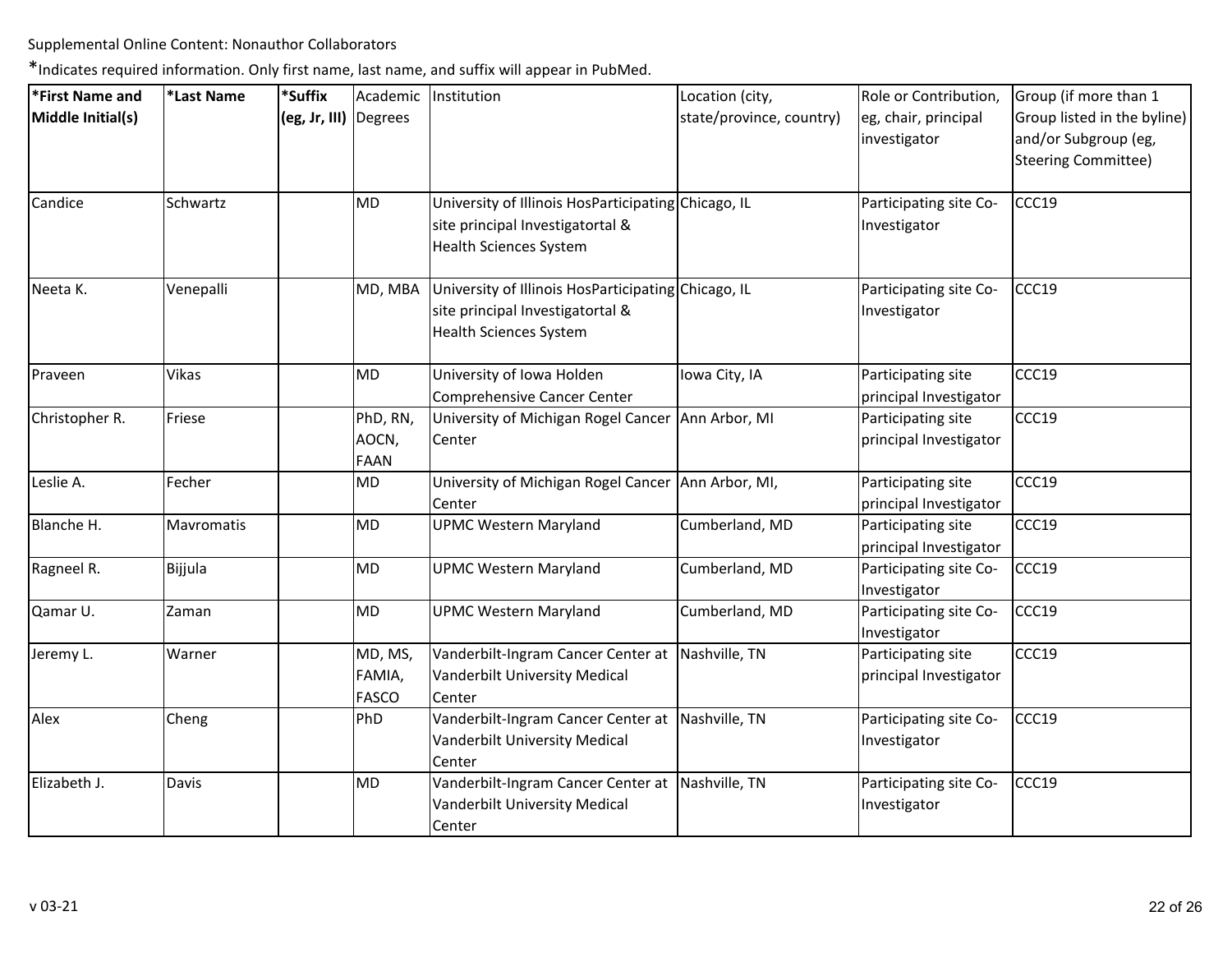| *First Name and   | *Last Name | *Suffix               |           | Academic   Institution                                                                      | Location (city,          | Role or Contribution,                  | Group (if more than 1                                                      |
|-------------------|------------|-----------------------|-----------|---------------------------------------------------------------------------------------------|--------------------------|----------------------------------------|----------------------------------------------------------------------------|
| Middle Initial(s) |            | (eg, Jr, III) Degrees |           |                                                                                             | state/province, country) | eg, chair, principal<br>investigator   | Group listed in the byline)<br>and/or Subgroup (eg,<br>Steering Committee) |
| Stephany N.       | Duda       |                       | PhD, MS   | Vanderbilt-Ingram Cancer Center at Nashville, TN<br>Vanderbilt University Medical<br>Center |                          | Participating site Co-<br>Investigator | CCC19                                                                      |
| Kyle T.           | Enriquez   |                       | MSc, BS   | Vanderbilt-Ingram Cancer Center at Nashville, TN<br>Vanderbilt University Medical<br>Center |                          | Participating site Co-<br>Investigator | CCC19                                                                      |
| Benjamin          | French     |                       | PhD       | Vanderbilt-Ingram Cancer Center at Nashville, TN<br>Vanderbilt University Medical<br>Center |                          | Participating site Co-<br>Investigator | CCC19                                                                      |
| Erin A.           | Gillaspie  |                       | MD, MPH   | Vanderbilt-Ingram Cancer Center at Nashville, TN<br>Vanderbilt University Medical<br>Center |                          | Participating site Co-<br>Investigator | CCC19                                                                      |
| Cassandra         | Hennessy   |                       | <b>MS</b> | Vanderbilt-Ingram Cancer Center at Nashville, TN<br>Vanderbilt University Medical<br>Center |                          | Participating site Co-<br>Investigator | CCC19                                                                      |
| Daniel            | Hausrath   |                       | <b>MD</b> | Vanderbilt-Ingram Cancer Center at Nashville, TN<br>Vanderbilt University Medical<br>Center |                          | Participating site Co-<br>Investigator | CCC19                                                                      |
| Chih-Yuan         | Hsu        |                       | PhD       | Vanderbilt-Ingram Cancer Center at Nashville, TN<br>Vanderbilt University Medical<br>Center |                          | Participating site Co-<br>Investigator | CCC19                                                                      |
| Douglas B.        | Johnson    |                       | MD, MSCI  | Vanderbilt-Ingram Cancer Center at Nashville, TN<br>Vanderbilt University Medical<br>Center |                          | Participating site Co-<br>Investigator | CCC19                                                                      |
| Xuanyi            | Li         |                       | <b>BA</b> | Vanderbilt-Ingram Cancer Center at Nashville, TN<br>Vanderbilt University Medical<br>Center |                          | Participating site Co-<br>Investigator | CCC19                                                                      |
| Sanjay            | Mishra     |                       | MS, PhD   | Vanderbilt-Ingram Cancer Center at Nashville, TN<br>Vanderbilt University Medical<br>Center |                          | Participating site Co-<br>Investigator | CCC19                                                                      |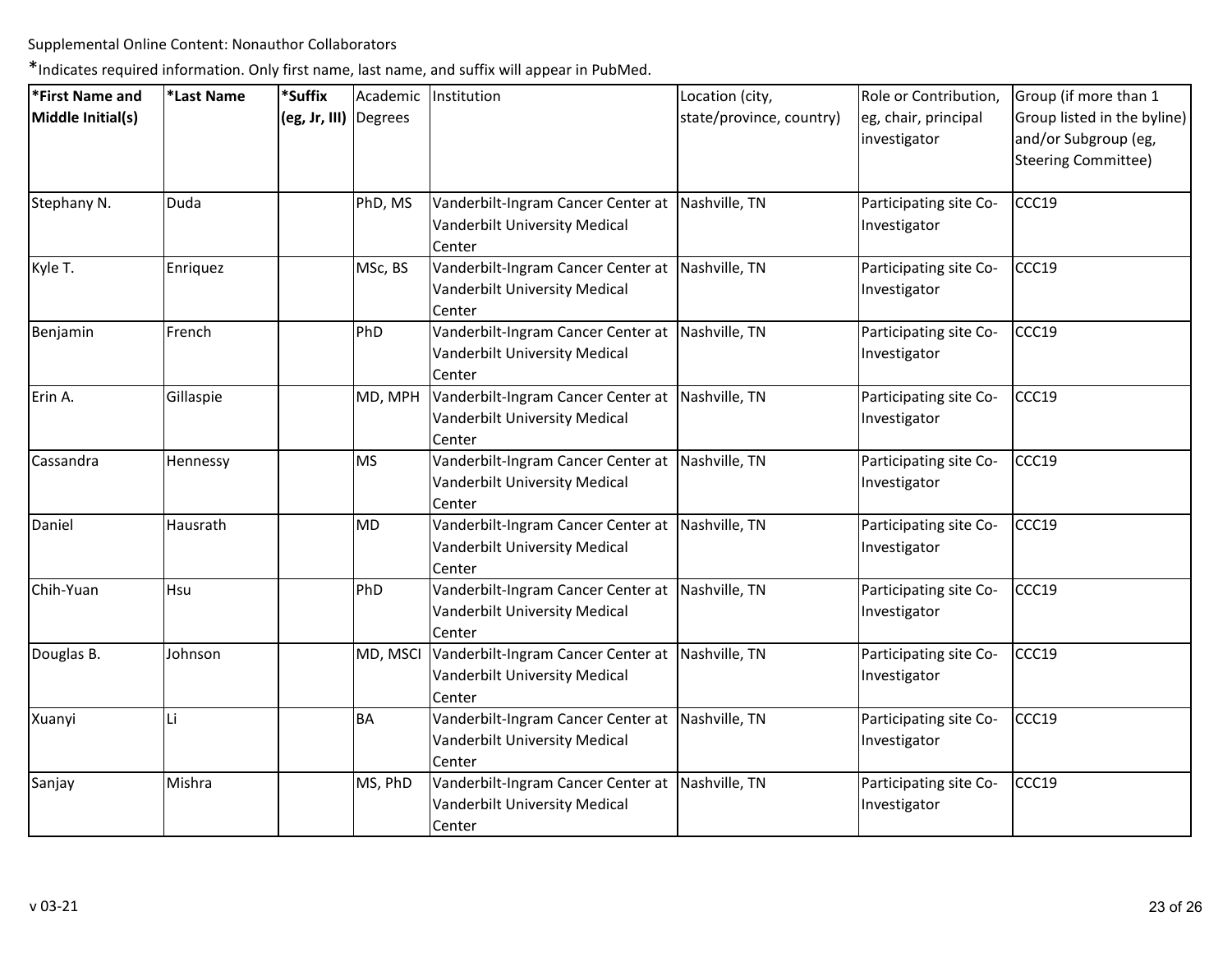| *First Name and   | *Last Name | *Suffix               | Academic                  | Institution                                                                                   | Location (city,          | Role or Contribution,                        | Group (if more than 1                                                             |
|-------------------|------------|-----------------------|---------------------------|-----------------------------------------------------------------------------------------------|--------------------------|----------------------------------------------|-----------------------------------------------------------------------------------|
| Middle Initial(s) |            | (eg, Jr, III) Degrees |                           |                                                                                               | state/province, country) | eg, chair, principal<br>investigator         | Group listed in the byline)<br>and/or Subgroup (eg,<br><b>Steering Committee)</b> |
| Sonya A.          | Reid       |                       | MD, MPH                   | Vanderbilt-Ingram Cancer Center at<br>Vanderbilt University Medical<br>Center                 | Nashville, TN            | Participating site Co-<br>Investigator       | CCC19                                                                             |
| Brian I.          | Rini       |                       | MD, FACP,<br><b>FASCO</b> | Vanderbilt-Ingram Cancer Center at<br>Vanderbilt University Medical<br>Center                 | Nashville, TN            | Participating site Co-<br>Investigator       | CCC19                                                                             |
| David A.          | Slosky     |                       | MD                        | Vanderbilt-Ingram Cancer Center at Nashville, TN<br>Vanderbilt University Medical<br>Center   |                          | Participating site Co-<br>Investigator       | CCC19                                                                             |
| Yu                | Shyr       |                       | PhD                       | Vanderbilt-Ingram Cancer Center at<br>Vanderbilt University Medical<br>Center                 | Nashville, TN            | Participating site Co-<br>Investigator       | CCC19                                                                             |
| Carmen C.         | Solorzano  |                       | MD, FACS                  | Vanderbilt-Ingram Cancer Center at Nashville, TN<br>Vanderbilt University Medical<br>Center   |                          | Participating site Co-<br>Investigator       | CCC19                                                                             |
| Tianyi            | Sun        |                       | MS                        | Vanderbilt-Ingram Cancer Center at Nashville, TN<br>Vanderbilt University Medical<br>Center   |                          | Participating site Co-<br>Investigator       | CCC19                                                                             |
| Matthew D.        | Tucker     |                       | MD                        | Vanderbilt-Ingram Cancer Center at<br>Vanderbilt University Medical<br>Center                 | Nashville, TN            | Participating site Co-<br>Investigator       | CCC19                                                                             |
| Karen             | Vega-Luna  |                       | MA                        | Vanderbilt-Ingram Cancer Center at   Nashville, TN<br>Vanderbilt University Medical<br>Center |                          | Participating site Co-<br>Investigator       | CCC19                                                                             |
| Lucy L.           | Wang       |                       | <b>BA</b>                 | Vanderbilt-Ingram Cancer Center at<br>Vanderbilt University Medical<br>Center                 | Nashville, TN            | Participating site Co-<br>Investigator       | CCC19                                                                             |
| Hagen F.          | Kennecke   |                       | <b>FRCPC</b>              | MD, MHA, Virginia Mason Cancer Institute                                                      | Seattle, WA              | Participating site<br>principal Investigator | CCC19                                                                             |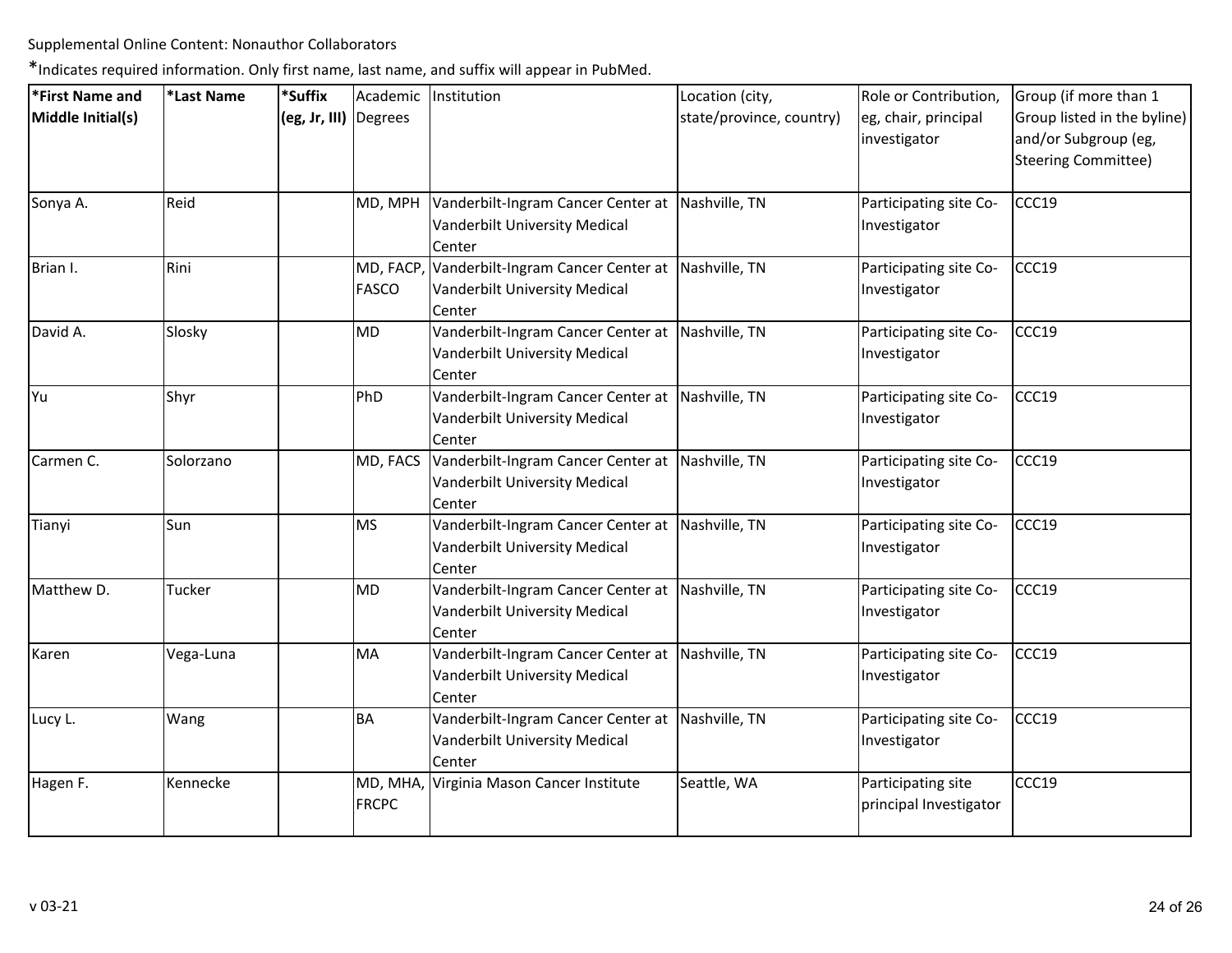| *First Name and      | *Last Name | *Suffix               |                         | Academic Institution                                                     | Location (city,          | Role or Contribution,                        | Group (if more than 1       |
|----------------------|------------|-----------------------|-------------------------|--------------------------------------------------------------------------|--------------------------|----------------------------------------------|-----------------------------|
| Middle Initial(s)    |            | (eg, Jr, III) Degrees |                         |                                                                          | state/province, country) | eg, chair, principal                         | Group listed in the byline) |
|                      |            |                       |                         |                                                                          |                          | investigator                                 | and/or Subgroup (eg,        |
|                      |            |                       |                         |                                                                          |                          |                                              | <b>Steering Committee)</b>  |
| David M.             | Aboulafia  |                       | <b>MD</b>               | Virginia Mason Cancer Institute                                          | Seattle, WA              | Participating site Co-<br>Investigator       | CCC19                       |
| Brett A.             | Schroeder  |                       | MD                      | Virginia Mason Cancer Institute                                          | Seattle, WA              | Participating site Co-<br>Investigator       | CCC19                       |
| Matthew              | Puc        |                       | MD                      | Virtua Health, Marlton                                                   | NJ, USA                  | Participating site<br>principal Investigator | CCC19                       |
| Theresa M.           | Carducci   |                       | MSN, RN,<br><b>CCRP</b> | Virtua Health, Marlton                                                   | NJ, USA                  | Participating site Co-<br>Investigator       | CCC19                       |
| Karen J.             | Goldsmith  |                       | BSN, RN                 | Virtua Health, Marlton                                                   | NJ, USA                  | Participating site Co-<br>Investigator       | CCC19                       |
| Susan                | Van Loon   |                       | RN, CTR,<br><b>CCRP</b> | Virtua Health, Marlton                                                   | NJ, USA                  | Participating site Co-<br>Investigator       | CCC19                       |
| Umit                 | Topaloglu  |                       | PhD,<br><b>FAMIA</b>    | Wake Forest Baptist Comprehensive Winston-Salem, NC<br>Cancer Center     |                          | Participating site<br>principal Investigator | CCC19                       |
| Saif I.              | Alimohamed |                       | MD                      | Wake Forest Baptist Comprehensive Winston-Salem, NC<br>Cancer Center     |                          | Participating site Co-<br>Investigator       | CCC19                       |
| Robert L.            | Rice       |                       | MD, PhD                 | WellSpan Health                                                          | York, PA                 | Participating site<br>principal Investigator | CCC19                       |
| Wilhelmina D.        | Cabalona   |                       | MD                      | Wentworth-Douglass<br>HosParticipating site principal<br>Investigatortal | Dover, NH                | Participating site<br>principal Investigator | CCC19                       |
| Christine            | Pilar      |                       | BS, CCRC,<br>ACRP-PM    | Wentworth-Douglass<br>HosParticipating site principal<br>Investigatortal | Dover, NH                | Participating site Co-<br>Investigator       | CCC19                       |
| Prakash              | Peddi      |                       | <b>MD</b>               | Willis-Knighton Cancer Center                                            | Shreveport, LA           | Participating site<br>principal Investigator | CCC19                       |
| Lane R.              | Rosen      |                       | <b>MD</b>               | Willis-Knighton Cancer Center                                            | Shreveport, LA           | Participating site<br>principal Investigator | CCC19                       |
| <b>Briana Barrow</b> | McCollough |                       | BSc, CCRC               | Willis-Knighton Cancer Center                                            | Shreveport, LA           | Participating site Co-<br>Investigator       | CCC19                       |